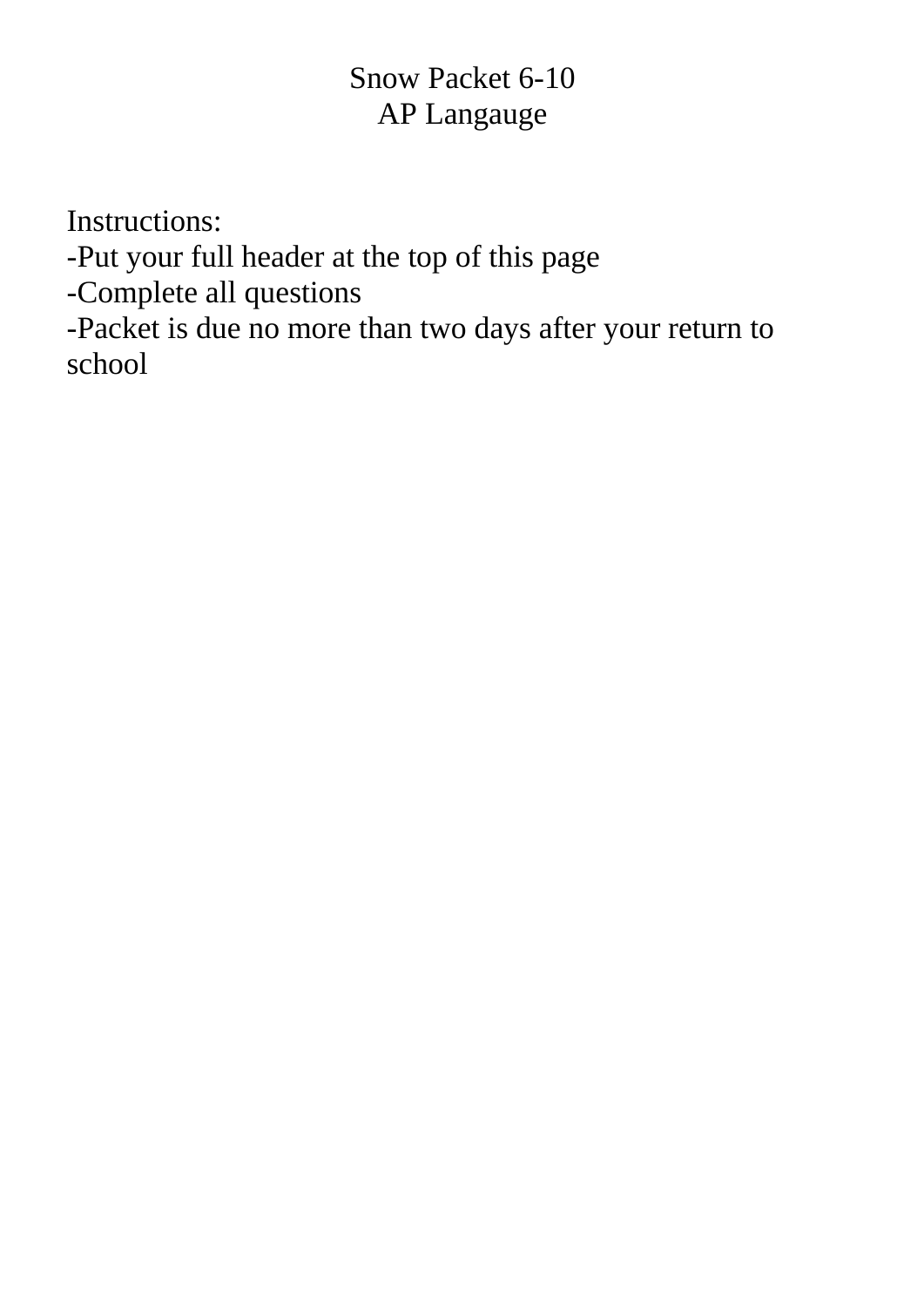AP English Language and Composition Test Booklet Composition Test Booklet

## **5ABC Name** *Continued Continued Name*

#### **Read the following passage carefully before you choose your answers.**

*(The following passage is excerpted from a 1940 autobiographical essay.)*

A man in the European sixteenth century was born not simply in the valley of the Thames or Seine, but in a certain social class and the environment of that class made and limited his world. He was then, consciously or not, not fully a man,; he was an artisan and until he complied with the limitations of that class he was continually knocking his hands, head and heart against an environment, composed of other classes, which limited what he could and could not do and what he must do; and this greater group environment was not a matter of mere ideas and thought; it was embodied in muscles and armed men, in scowling faces, in the majesty of judge and police and in human law which became divine.

Much as I knew of this class structure of the world, I should never have realized it vividly and fully if I had not been born into its modern counterpart, racial segregation; first into a world composed of people with colored skins who remembered slavery and endured discrimination; and who had to a degree their own habits, customs, and ideals; but in addition to this I lived in an environment which I came to call the white world. I was not an American; I was not a man; I was by long education and continual compulsion and daily reminder, a colored man in a white world; and that white world often existed primarily, so far as I was concerned, to see with sleepless vigilance that I was kept within bounds. All this made me limited in physical movement and provincial in thought and dream. I could not stir. I could not act, I could not live, without taking into careful daily account the reaction of my white environing world. How I traveled and where, what work I did, what income I received, where I ate, where I slept, with whom I talked, where I sought recreation, where I studied, what I wrote and what I could get published - all this depended primarily upon an overwhelming mass of my fellow citizens in the United States, from whose society I was largely excluded.

Of course, there was no real wall between us. I knew from the days of my childhood and in the elementary school, on through my walks in the Harvard yard and my lectures in Germany, that in all things in general, white people were just the same as I: their physical possibilities, their mental processes were no different from mine; even the difference in skin color was vastly overemphasized and intrinsically trivial. And yet this fact of racial distinction based on color was the greatest thing in my life and absolutely determined it, because this surrounding group, in alliance and agreement with the white European world, was settled and determined upon the fact that I was and must be a thing apart.

It was impossible to gainsay this. It was impossible for any time and to any distance to withdraw myself and look down upon those absurd assumptions with philosophical calm and humorous self-control. If, as happened to a friend of mine, a lady in a Pullman car ordered me to bring her a glass of water, mistaking me for a porter, the incident in its essence was a joke to be chuckled over; but in its hard, cruel significance and its unending inescapable sigh of slavery, it was something to drive a man mad.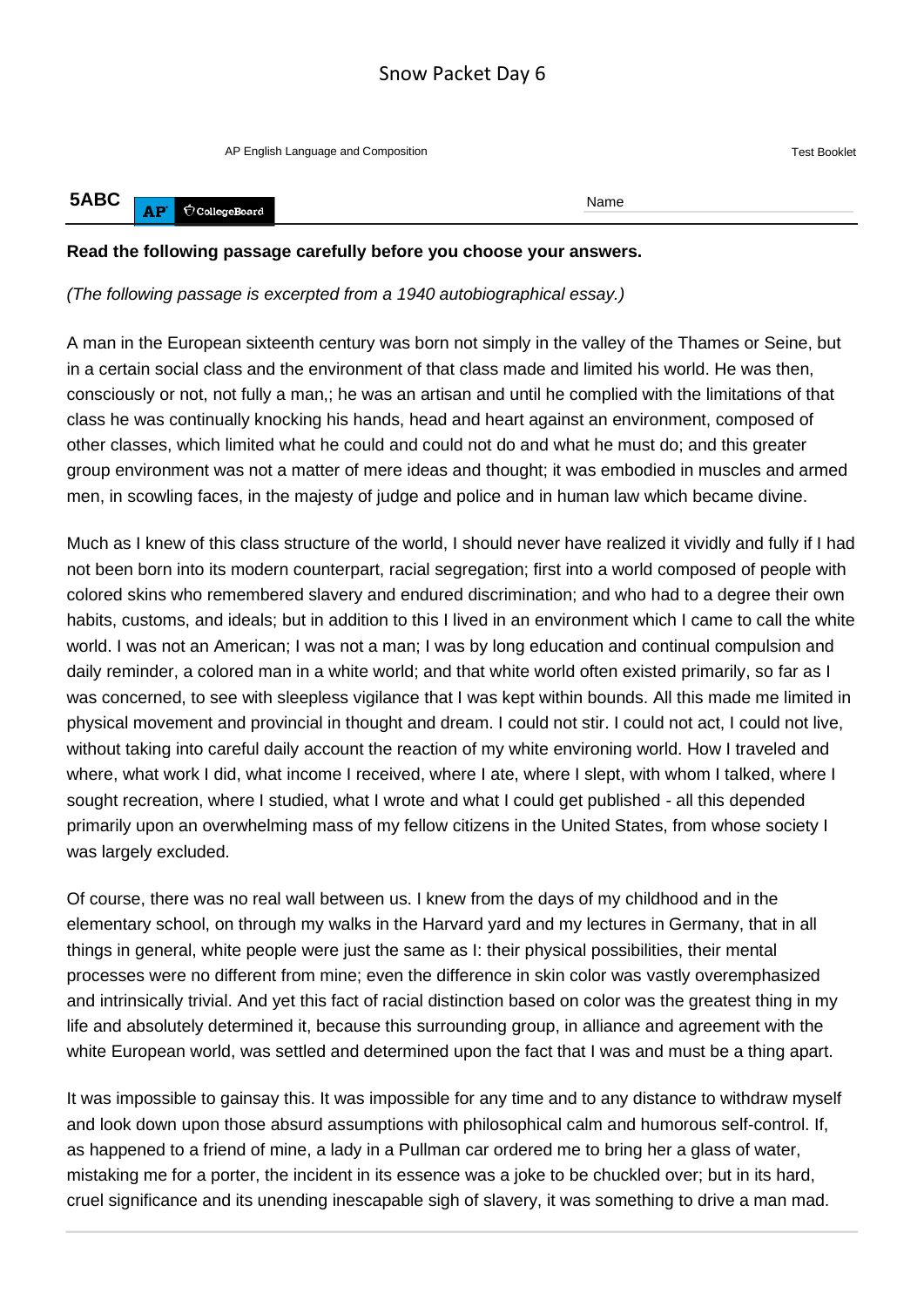- **1.** In relation to the rest of the passage, the first paragraph provides
- A historical information that illuminates the speaker's own circumstances
- an analogy that puts the reader in the same situation as that in which the speaker exists
- a comparison between the life of sixteenth-century artisans and twentieth-century artists
- conflicting statements about the social position of artisans in Europe
	- a personal reminiscence that alters the speaker's views

#### **Read the following passage carefully before you choose your answers.**

*(The following essay by a British writer was first published in 1900.)*

We may talk about our troubles to those persons who can give us direct help, but even in this case we ought as much as possible to come to a provisional conclusion before consultation; to be perfectly clear to ourselves within our own limits. Some people have a foolish trick of applying for aid before they have done anything whatever to aid themselves, and in fact try to talk themselves into perspicuity. The only way in which they can think is by talking, and their speech consequently is not the expression of opinion already and carefully formed, but the manufacture of it.

We may also tell our troubles to those who are suffering if we can lessen their own. It may be a very great relief to them to know that others have passed through trials equal to theirs and have survived. There are obscure, nervous diseases, hypochondriac fancies, almost uncontrollable impulses, which terrify by their apparent singularity. If we could believe that they are common, the worst of the fear would vanish.

But, as a rule, we should be very careful for our own sake not to speak much about what distresses us. Expression is apt to carry with it exaggeration, and this exaggerated form becomes henceforth that under which we represent our miseries to ourselves, so that they are thereby increased. By reserve, on the other hand, they are diminished, for we attach less importance to that which it was not worth while to

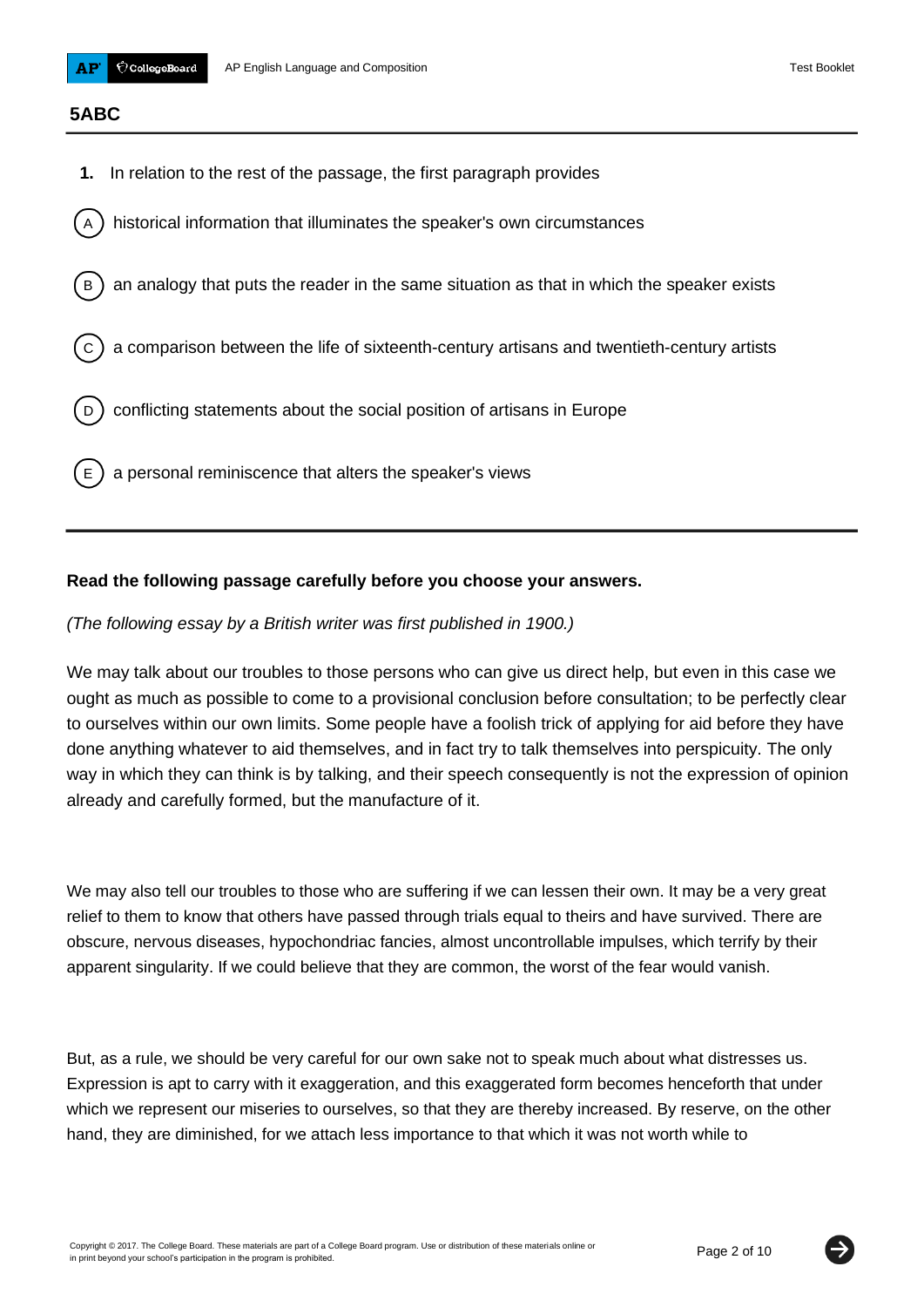mention. Secrecy, in fact, may be our salvation.

It is injurious to be always treated as if something were the matter with us. It is health-giving to be dealt with as if we were healthy, and the man who imagines his wits are failing becomes stronger and sounder by being entrusted with a difficult problem than by all the assurances of a doctor.

They are poor creatures who are always craving for pity. If we are sick, let us prefer conversation upon any subject rather than upon ourselves. Let it turn on matters that lie outside the dark chamber, upon the last new discovery, or the last new idea. So shall we seem still to be linked to the living world. By perpetually asking for sympathy an end is put to real friendship. The friend is afraid to intrude anything which has no direct reference to the patient's condition lest it should be thought irrelevant. No love even can long endure without complaint, silent it may be, against an invalid who is entirely selfcentered; and what an agony it is to know that we are tended simply as a duty by those who are nearest to us, and that they will really be relieved when we have departed! From this torture we may be saved if we early apprentice ourselves to the art of self-suppression and sternly apply the gag to eloquence upon our own woes. Nobody who really cares for us will mind waiting on us even to the long-delayed last hour if we endure in fortitude.

There is no harm in confronting our disorders or misfortunes. On the contrary, the attempt is wholesome. Much of what we dread is really due to indistinctness of outline. If we have the courage to say to ourselves, What *is* this thing, then? let the worst come to the worst, and what then? we shall frequently find that after all it is not so terrible. What we have to do is to subdue tremulous, nervous, insane fright. Fright is often prior to an object; that is to say, the fright comes first and something is invented or discovered to account for it. There are certain states of body and mind which are productive of objectless fright, and the most ridiculous thing in the world is able to provoke it to activity. It is perhaps not too much to say that any calamity the moment it is apprehended by the reason alone loses nearly all its power to disturb and unfix us. The conclusions which are so alarming are not those of the reason, but, to use Spinoza's words, of the "affects."

**2.** In context, "eloquence" (Paragraph 5) most closely reiterates the meaning of which of the following words used earlier in the passage?

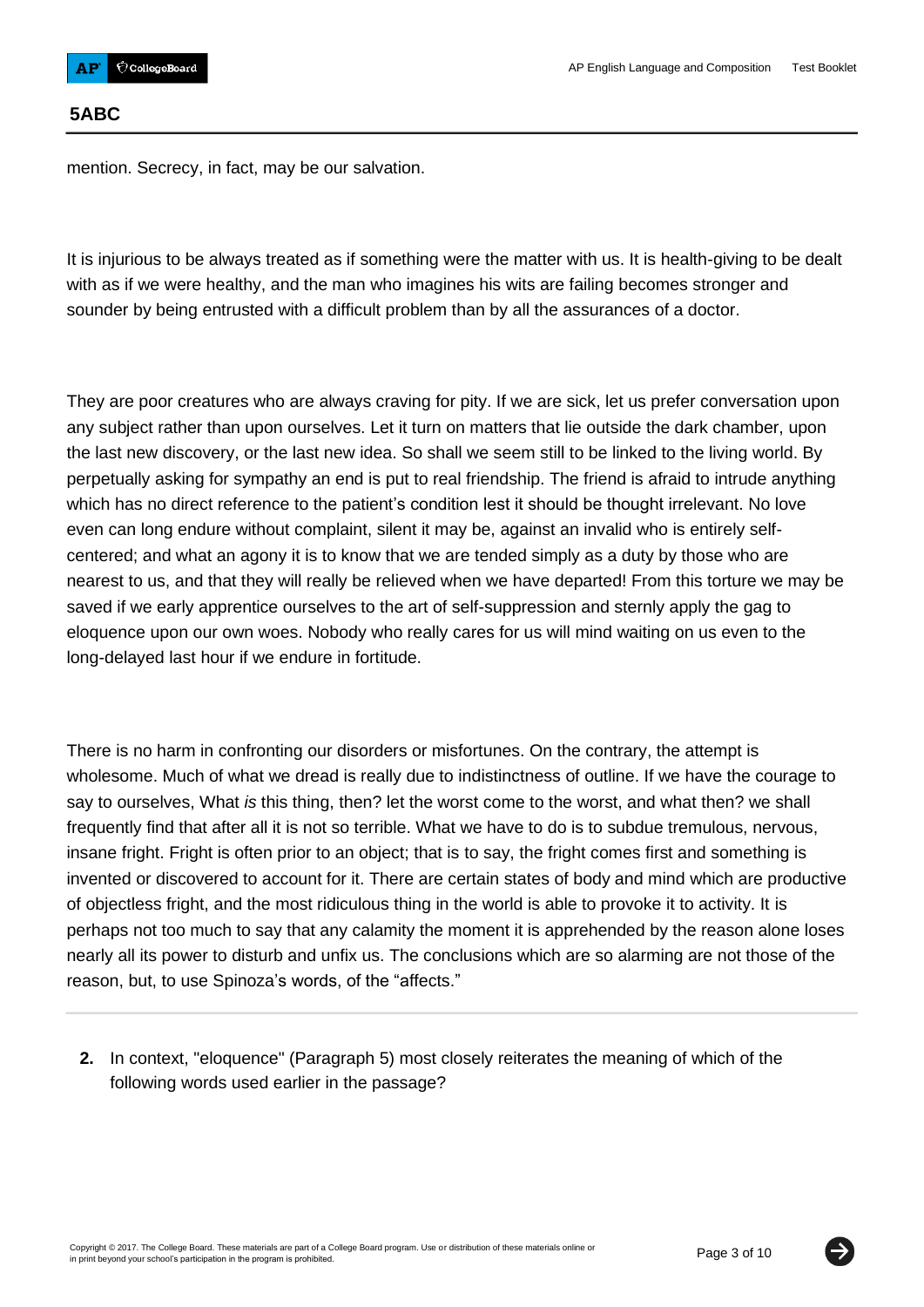

"Expression" (Paragraph 3)

"Secrecy" (Paragraph 3)

- "assurances" (Paragraph 4)
- "complaint" (Paragraph 5)

#### **Read the following passage carefully before you choose your answers.**

*(This passage is from an essay by a contemporary American writer.)*

It is a fact that, to that other, nothing ever happens. I, a mortal woman, move through my life with the excited interest of a swimmer in uncharted waters – my predelictions are few, but intense – while she, the other, is a mere shadow, a blur, a figure glimpsed in the corner of the eye. Rumors of "JCO"\* come to me thirdhand and usually unrecognizable, arguing, absurdly, for her historical existence. But while *writing* exists, *writers* do not – as all writers know. It's true, I see her photograph – my "likeness" – yet it is rarely the same "likeness" from photograph to photograph, and the expression is usually one of faint bewilderment. *"I acknowledge that I share a name and a face with "JCO,"* this expression suggests, *but this is a mere convenience. Please don't be deceived!"*

"JCO" is not a person, nor even a personality, but a process that has resulted in a sequence of texts. Some of the texts are retained in my (our) memory, but some have bleached out, like pages of print left too long in the sun. Many of the texts have been translated into foreign languages, which is to say into texts at another remove from the primary – sometimes even the author's name, on the dust jacket of one of these texts, is unrecognizable by the author. I, on the contrary, am fated to be "real" – "physical" – "corporeal" – to "exist in Time." I continue to age year by year, if not hour by hour, while "JCO," the other, remains no fixed age – in spiritual essence, perhaps, forever poised between the fever of idealism and the chill of cynicism, a precocious eighteen years old. Yet, can a process be said to have an age? an impulse, a strategy, an obsessive tracery, like planetary orbits to which planets, "real" planets, must conform?

No one wants to believe this obvious truth: the "artist" can inhabit any individual, for the individual is irrelevant to "art." (And what is "art"? A firestorm pushing through Time, arising from no visible source and

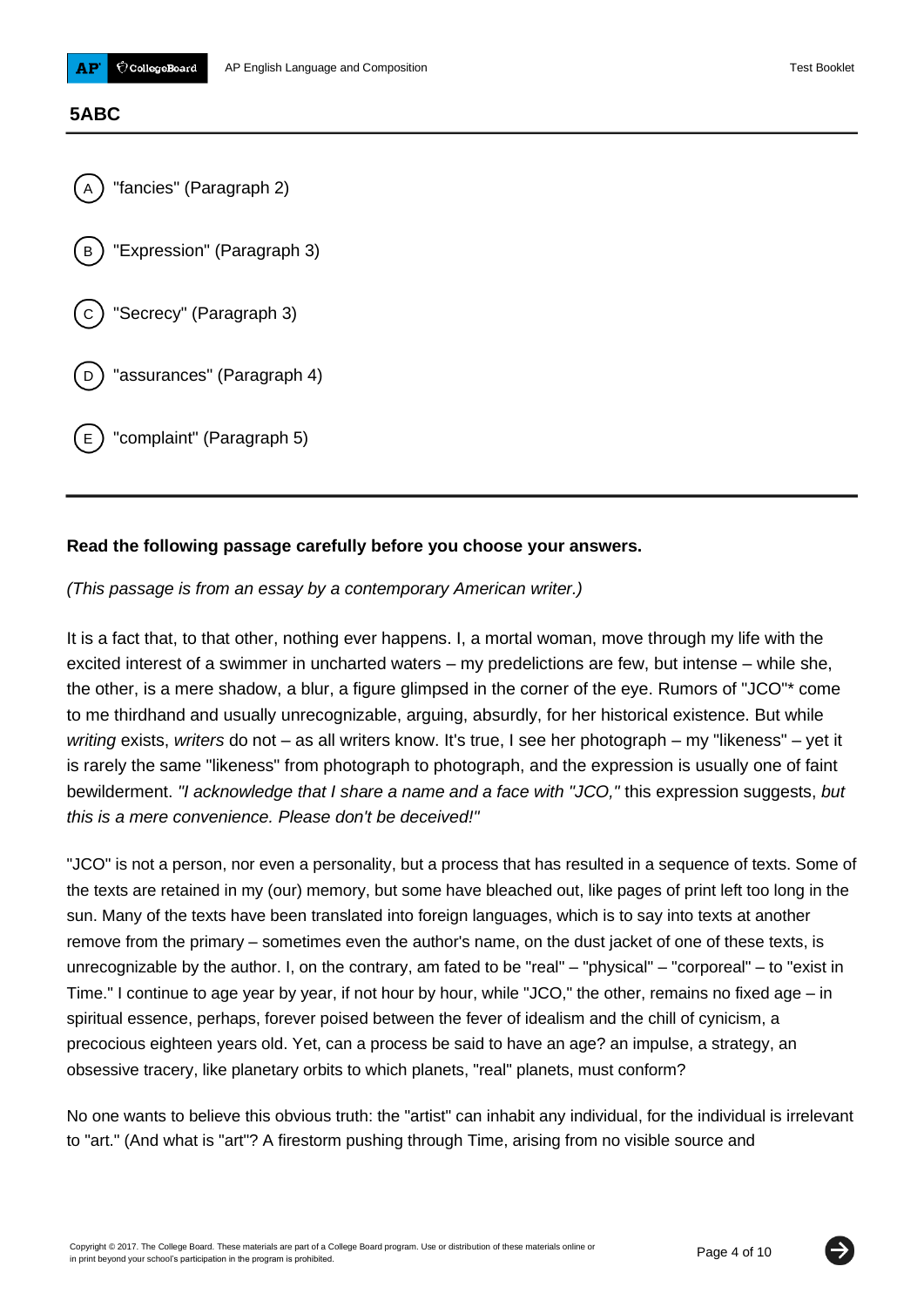conforming to no principles of logic or causality.) "JCO" occasionally mines, and distorts, my personal history; but only because the history is close at hand, and then only when some idiosyncrasy about it suits her design, or some curious element of the symbolic. If you, a friend of mine, should appear in her work, have no fear – you won't recognize yourself, any more than I would recognize you.

It would be misleading to describe our relationship as hostile in any emotional sense, for she, being bodiless, having no existence, has no emotions: we are more helpfully defined as diamagnetic, the one repulsing the other as magnetic poles repulse each other, so that "JCO" eclipses me, or, and this is less frequent, I eclipse "JCO," depending upon the strength of my will.

If one or the other of us must be sacrificed, it has always been me.

And so my life continues through the decades … not connected in the slightest with that conspicuous other with whom, by accident, I share a name and a likeness. The fact seems self-evident that I was but the door through which she entered – "it" entered – but any door would have done as well. Does it matter which entrance you use to enter a walled garden? Once you're inside and have closed the door?

For once, not she but I am writing these pages. Or so I believe.

\*Joyce Carol Oates

Copyright © by Ontario Review Press, Inc. Reprinted by permission of John Hawkins & Associates, Inc.

- **3.** In Paragraph 1, the phrase "to that other" primarily does which of the following?
- It explains why the statement "nothing ever happens" is true.
- It identifies the one to whom "nothing ever happens."
- It indicates uncertainty by inverting normal word order.
- It suggests that what appears to be a fact is not.
- It undermines a generally accepted view.

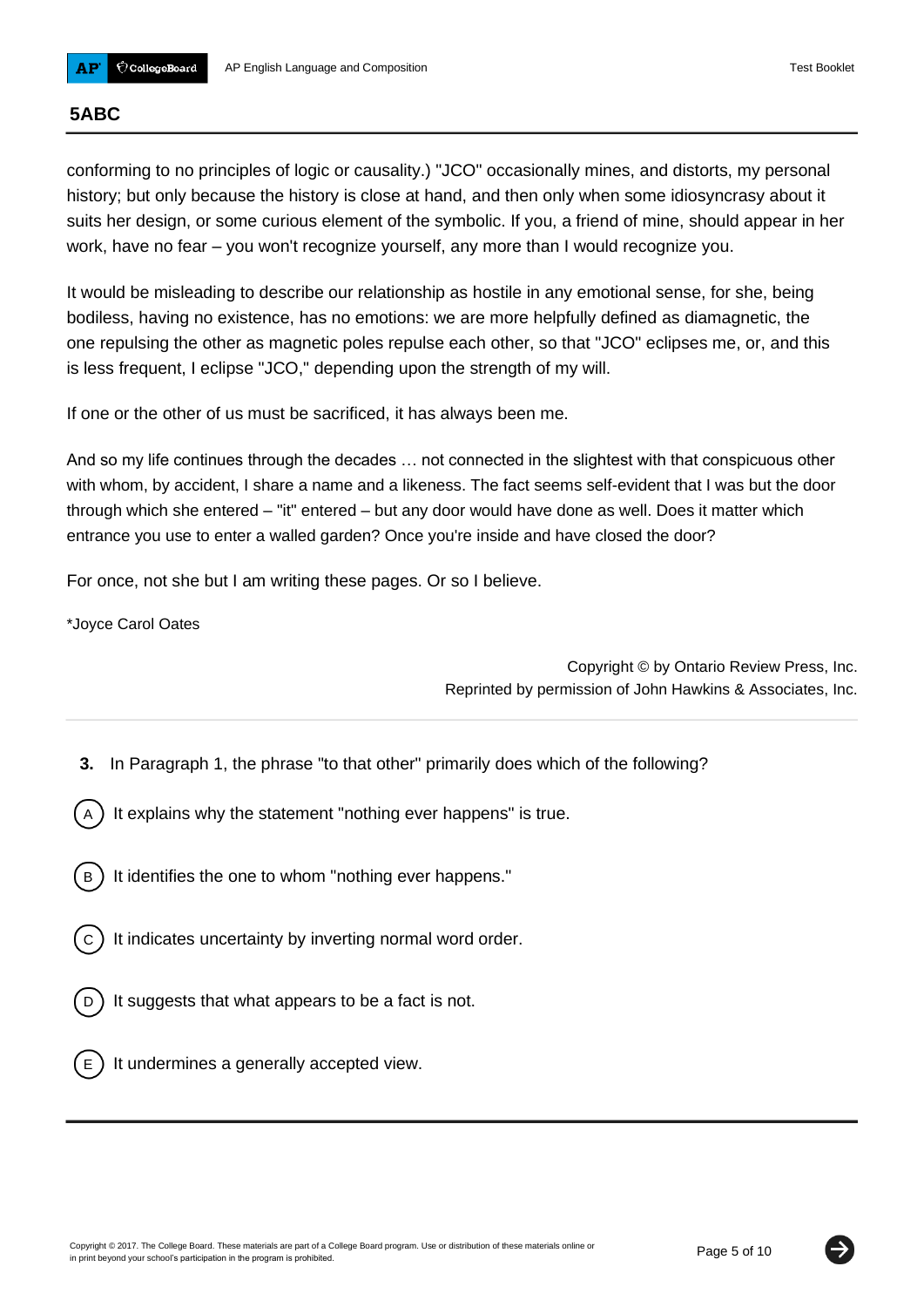#### **Read the following passage carefully before you choose your answers.**

Is the English language—or, to put it less apocalyptically, English prose writing—really in a bad way? How would one tell? The standard jeremiads of the Sunday supplements give only anecdotal evidence, and that of a curious sort; the examples of degradation that they present are drawn not from current plays or novels, which are grammatically and syntactically *extra judicium*, but from advertisements, scholarly papers, and most popular of all—memos from college deans. It is hard to believe that any of these texts will survive even until the next century, much less that late-twentieth-century English will be judged by their example. Our picture of the English of previous centuries, after all, has been formed on the basis of a careful selection of the best that was said and thought back then; *their* hacks and bureaucrats are mercifully silent now. But while it is understandable that speakers of a language with a literary tradition would tend to be pessimistic about its course, there is no more hard evidence for a general linguistic degeneration than there is reason to believe that Aaron and Rose are inferior to Ruth and Gehrig.<sup>1</sup>

Most of my fellow linguists, in fact, would say that it is absurd even to talk about a language changing for the better or the worse. When you have the historical picture before you, and can see how Indo-European gradually slipped into Germanic, Germanic into Anglo-Saxon, and Anglo-Saxon into the English of Chaucer, then Shakespeare, and then Henry James, the process of linguistic change seems as ineluctable and impersonal as continental drift. From this Olympian point of view, not even the Norman invasion had much of an effect on the structure of the language, and all the tirades of all the grammarians since the Renaissance sound like the prattlings of landscape gardeners who hope by frantic efforts to keep Alaska from bumping into Asia.

The long run will surely prove the linguists right: English will survive whatever "abuses" its current critics complain of. And by that I mean not just that people will go on using English and its descendants in their daily commerce but that they will continue to make art with it as well. Yet it is hard to take comfort in the scholars" sanguine detachment. We all know what Keynes<sup>2</sup> said about the long run, and in the meantime does it really matter not at all how we choose to speak and write? It may be that my children will use *gift* and *impact* as verbs without the slightest compunction (just as I used *contact*, wondering that anyone ever bothered to object to it). But I can't overcome the feeling that it is wrong for me to use them in that way and that people of my generation who say "We decided to gift them with a desk set" are in some sense guilty of a moral lapse, whether because they are ignorant or because they are weak. In the face of that conviction, it really doesn't matter to me whether *to gift* will eventually prevail, carried on the historical tide. Our glory, Silone<sup>3</sup> said, lies in not having to submit to history.

Linguistic manners are like any others. People have always found it worthwhile to reflect on how best to behave, for the sake of at least individual enlightenment and improvement. Since the eighteenth century, most of our great moralists have at one time or another turned their attention to the language, from Addison, Swift, and Johnson to Arnold, James, Shaw, Mencken, and Orwell. In their essays and in the great grammars and dictionaries, we find the most direct secular continuation of the homiletic tradition,

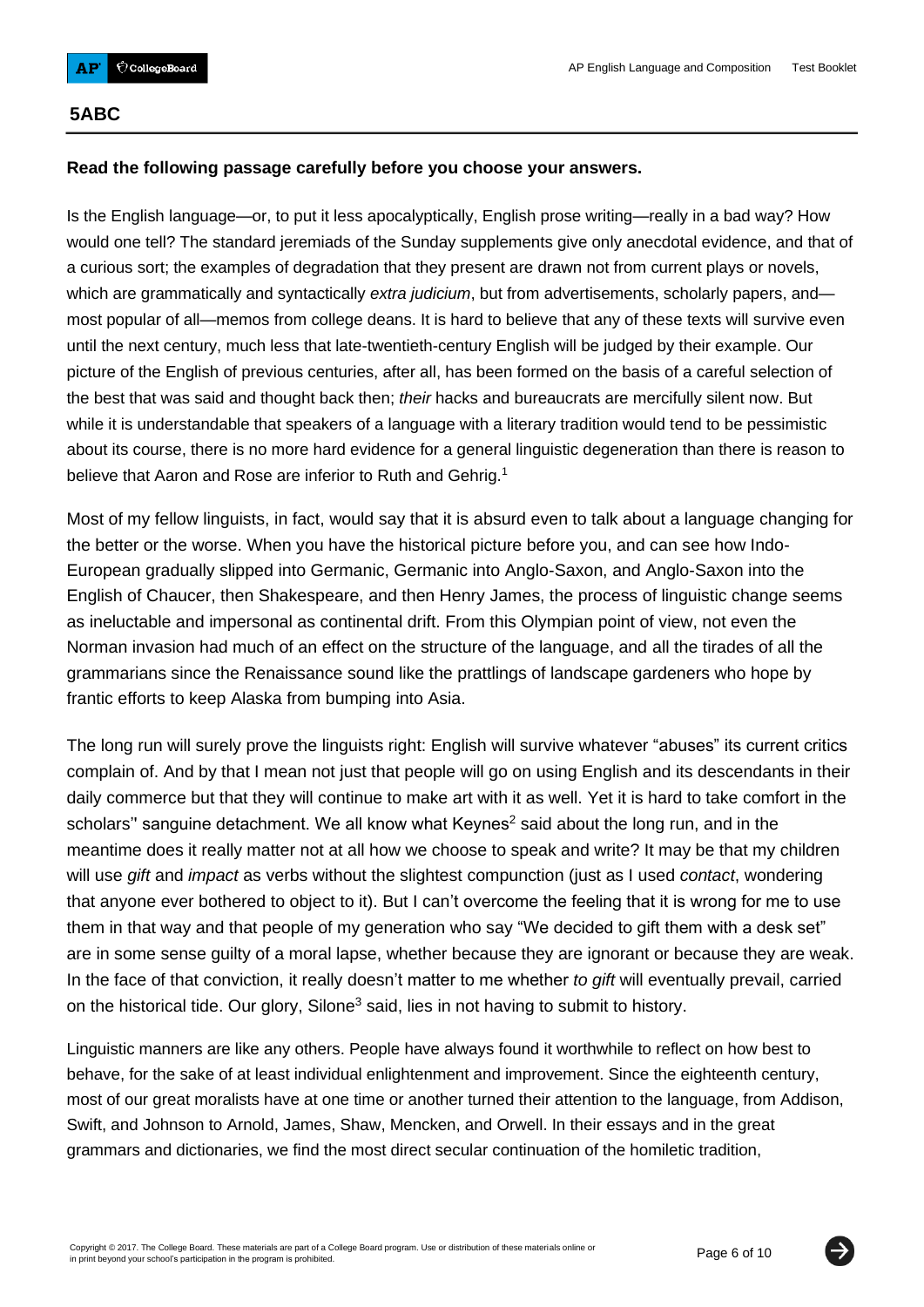reflecting the conviction that the mastery of polite prose is a moral accomplishment, to which we will be moved by appeals to our highest instincts.

(1983)

<sup>1</sup>Aaron, Rose, Ruth, and Gehrig were professional baseball players. Ruth and Gehrig played before Aaron and Rose.

 $^{2}$ John Maynard Keynes: English economist, 1883–1946, who commented that in the long run, we will all be dead

3 Ignazio Silone: Italian novelist and journalist, 1900–1978

- **4.** A central contrast presented in the passage is that between
- anticipated and actual instances of language change
- random and novel ways of directing future language changes
- philosophical and psychological analyses of language use
- parochial and international approaches to changes in various languages
- immediate and long-term views of language changes

#### **Read the following passage carefully before you choose your answers.**

*(This passage is from a book about clouds. Contrails are airborne streaks of condensed water vapor created by aircrafts.)*

One paper, published in 2004,<sup>1</sup> looked at the increase in observed cirriform clouds over the US between the years 1974 and 1994. [The paper] . . . concluded that the increase in air traffic and its resulting contrails had led to increasing cirriform cloud cover. Estimations of the expected warming effects of this increase were equivalent to .36°F per decade. Amazingly, the effect of the increase in cirriform clouds alone was considered sufficient to account for almost the entire rise in temperatures across the USA during the last 25 years. This is a major claim, for though it relates to localised warming effects, not global ones, the report suggests that the high clouds that develop from contrails are a huge contributor to

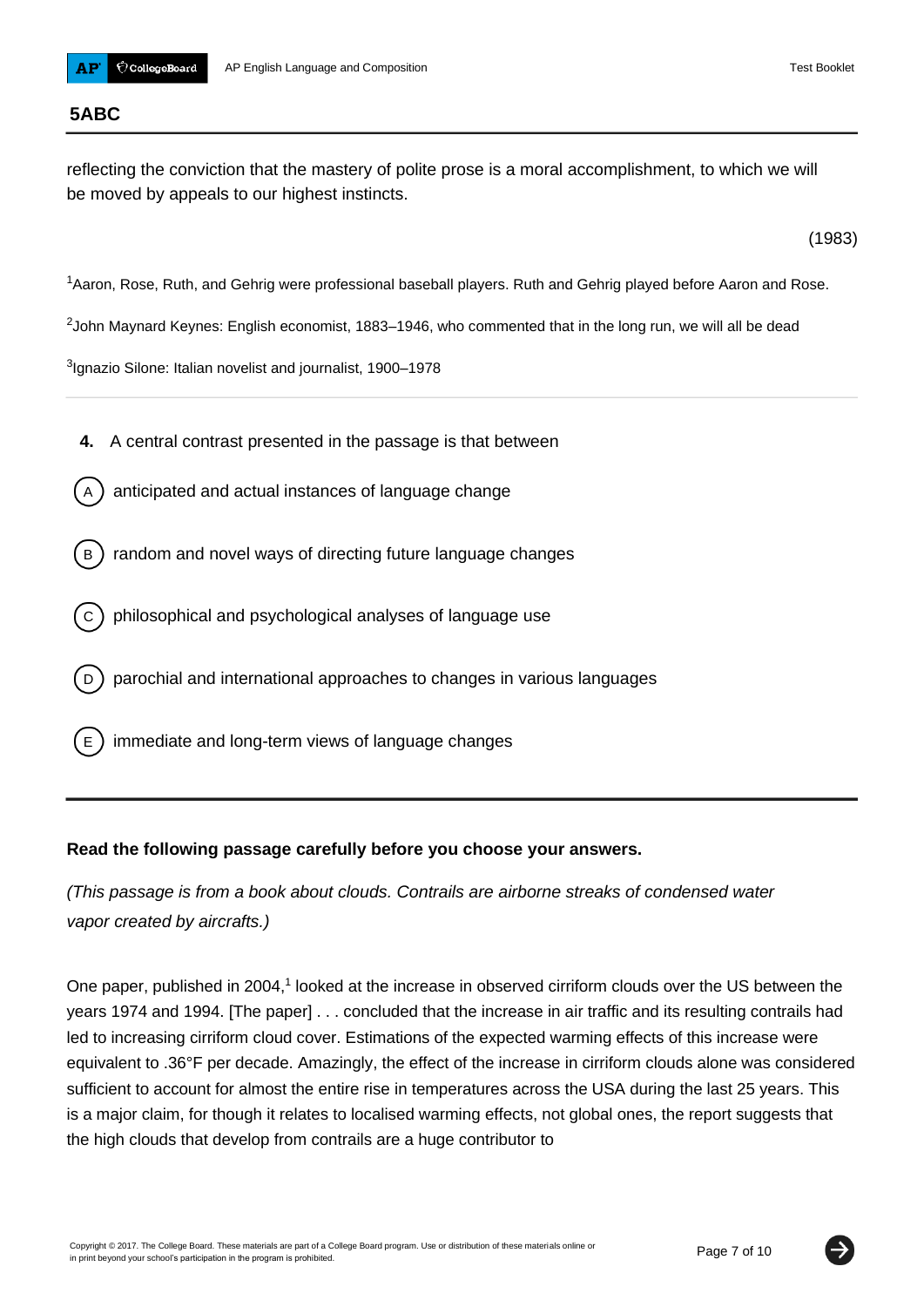surface warming.

Another key paper, published in 2003,<sup>2</sup> was equally sobering. Here, the scientists correlated the changing distribution of cirriform clouds over Europe from weather satellite images with precise records of the varying concentrations of air traffic during the same periods. The report concluded that the warming attributable to cirriform clouds appearing to develop as a result of air traffic was ten times greater than that expected to result from aviation  $CO<sub>2</sub>$  emissions.

Now, it is hard to make a meaningful comparison between the environmental impacts of such differing factors as, on the one hand, aircraft  $CO<sub>2</sub>$  emissions, which remain in the atmosphere for over a hundred years and have a cumulative and global effect on surface warming and, on the other hand, aviationinduced cloud cover, whose warming effects are both localised and temporary. But these studies suggest that aviation's contrails are leading to other high clouds that are a more significant factor in global warming than its  $CO<sub>2</sub>$  emissions.

Air traffic is estimated to be increasing by five percent a year, $3$  with most of the increase being in contrail-forming long-haul flights. Ironically, modern aircraft engines—designed to burn more efficiently and so emit less  $CO<sub>2</sub>$ —actually create more contrails.

A team of scientists at Imperial College in London has been looking at one possible way to reduce contrails: stopping aircraft from flying so high.

Using computer simulations designed for air-traffic management, they have considered the implications of imposing restrictions on European cruising altitudes to keep aircraft below contrail-forming levels.<sup>4</sup> One problem with such a system is that the lower an airplane flies, the denser the air it has to travel through and so the more fuel it needs to burn— something that has financial implications as well as those of increased greenhouse gas emissions.

So the team evaluated a system that imposed the highest possible 'contrail-free' ceiling on cruising altitudes, which could be calculated dynamically in response to changes in atmospheric temperature and

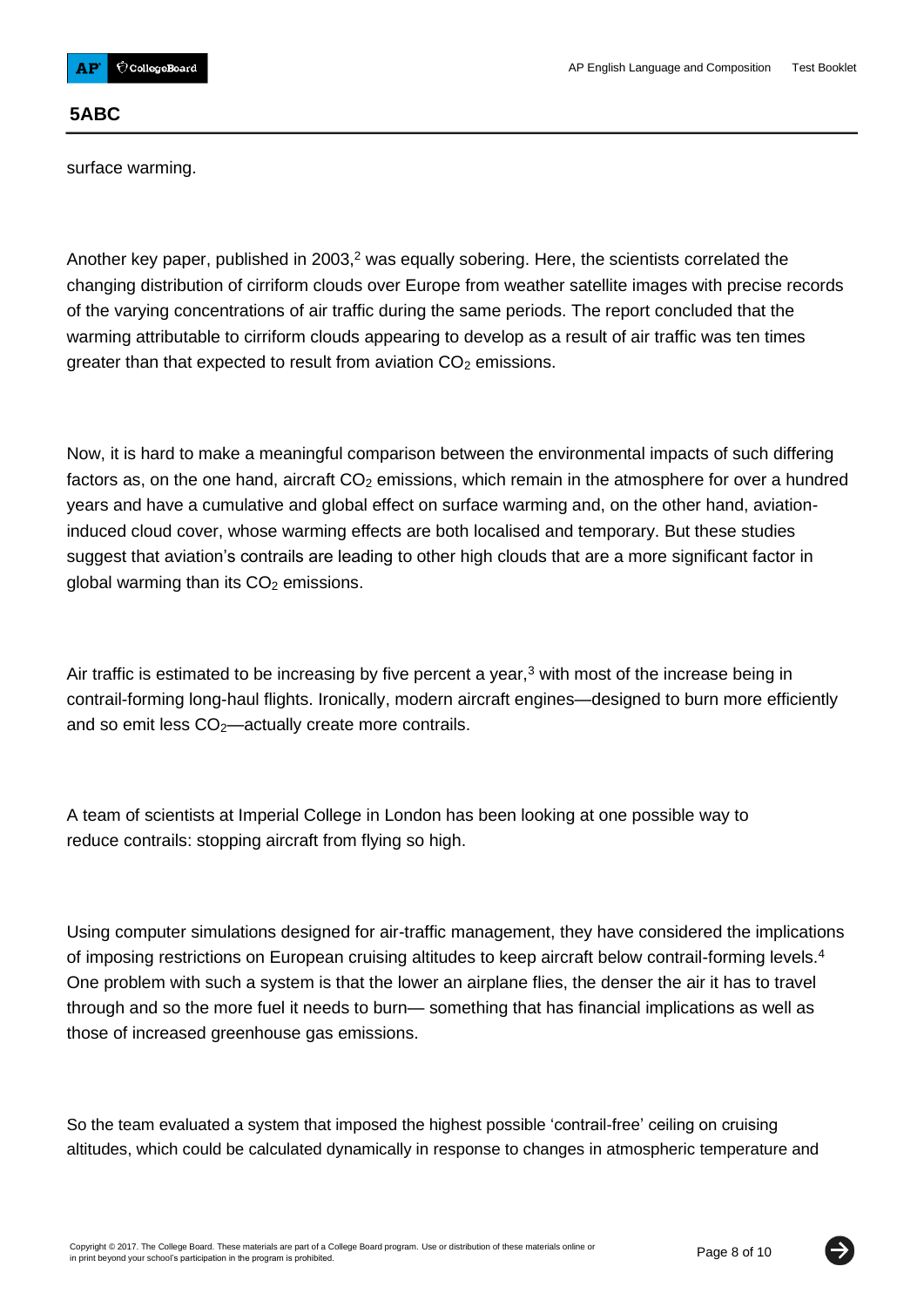humidity.

'If you had that cap on the flights in Europe—' explained Dr. Bob Noland, one of the scientists behind the project, 'which would result in a four percent increase in  $CO<sub>2</sub>$  emissions from increased fuel consumption—our conclusion was that the reduction in contrails would make it a good policy.' Their findings suggested that, though there would certainly be implementation difficulties, such as increased congestion and longer flight times, the system could reduce contrail formation by between 65 and 95 percent, compared with just a four percent rise in  $CO<sub>2</sub>$  emissions.

Without the contrails it seems that there would be a considerable reduction in the overall amount of thin, ground-warming cirriform clouds. 'The CO<sub>2</sub> emissions from aircraft,' says Noland, 'while significant and growing, are not going to make that much difference even if we cut them down, but if we reduce contrails by 90 percent tomorrow—which we think is entirely feasible—you would get a major impact right away. Stopping the contrails would bring an immediate benefit.'

<sup>1</sup> Minnis, P.; Ayers, J. K.; Palikonda, R.; Phan, D.: 'Contrails, Cirrus Trends, and Climate'. 2004, *Journal of Climate*, 17.

<sup>2</sup> Mannstein, H. & Schumann, U.: 'Observations of Contrails and Cirrus over Europe'. Proceedings of the AAC Conference, 30 June–3 July 2003, Friedrichshafen, Germany.

3 *IPCC Special Report on Aviation and the Global Atmosphere*, 1999.

<sup>4</sup> Williams, V. & Noland, R. B.: 'Variability of contrail formation conditions and the implications for policies to reduce the climate impacts of aviation', not yet published.

**5.** According to Paragraph 8, aircraft flying lower would result in all of the following consequences EXCEPT

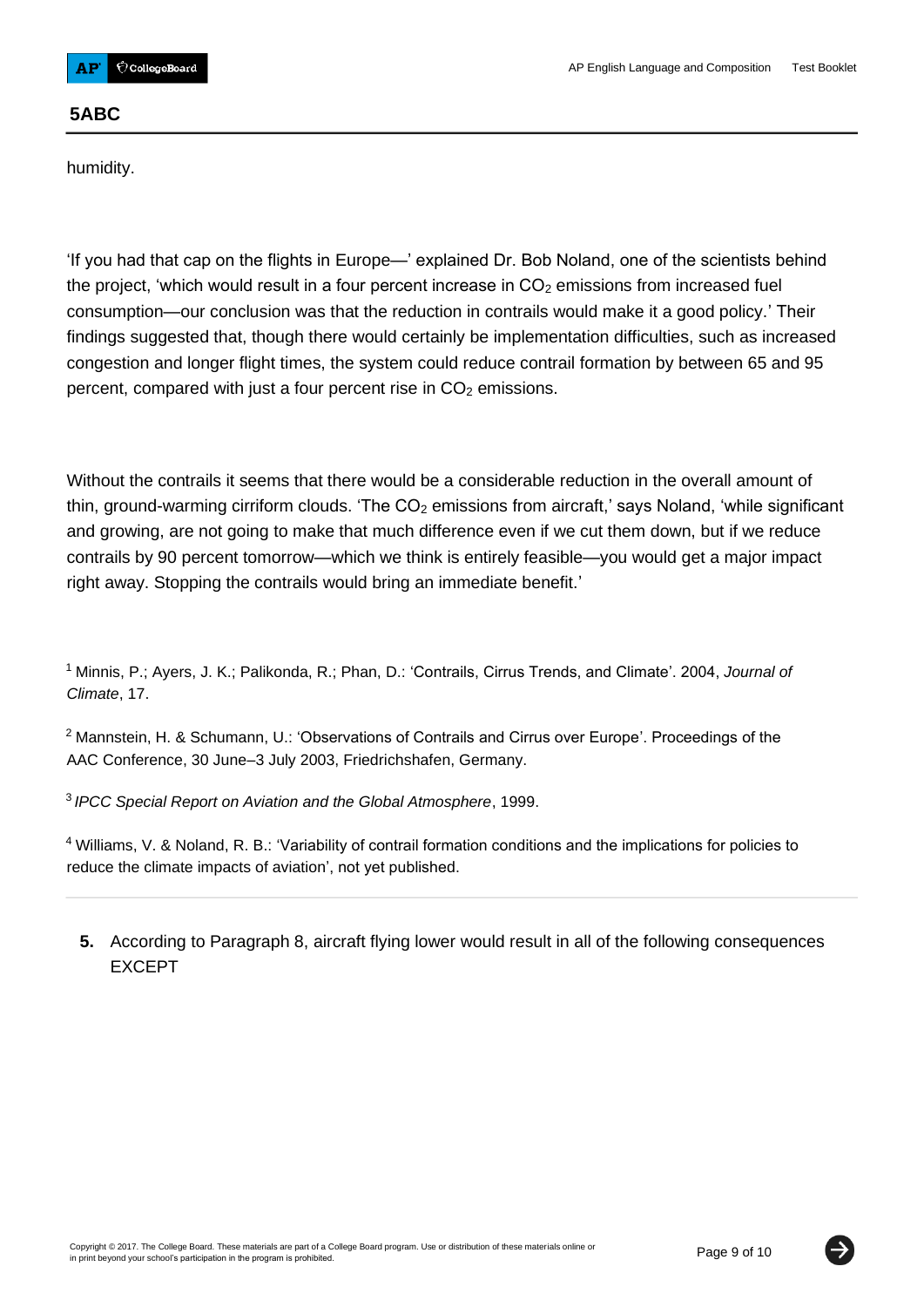

 $\left(\begin{matrix} 1 \end{matrix}\right)$  burning more fuel

 $(B)$  increasing the number of cirriform clouds





 $\widehat{E}$  producing fewer contrails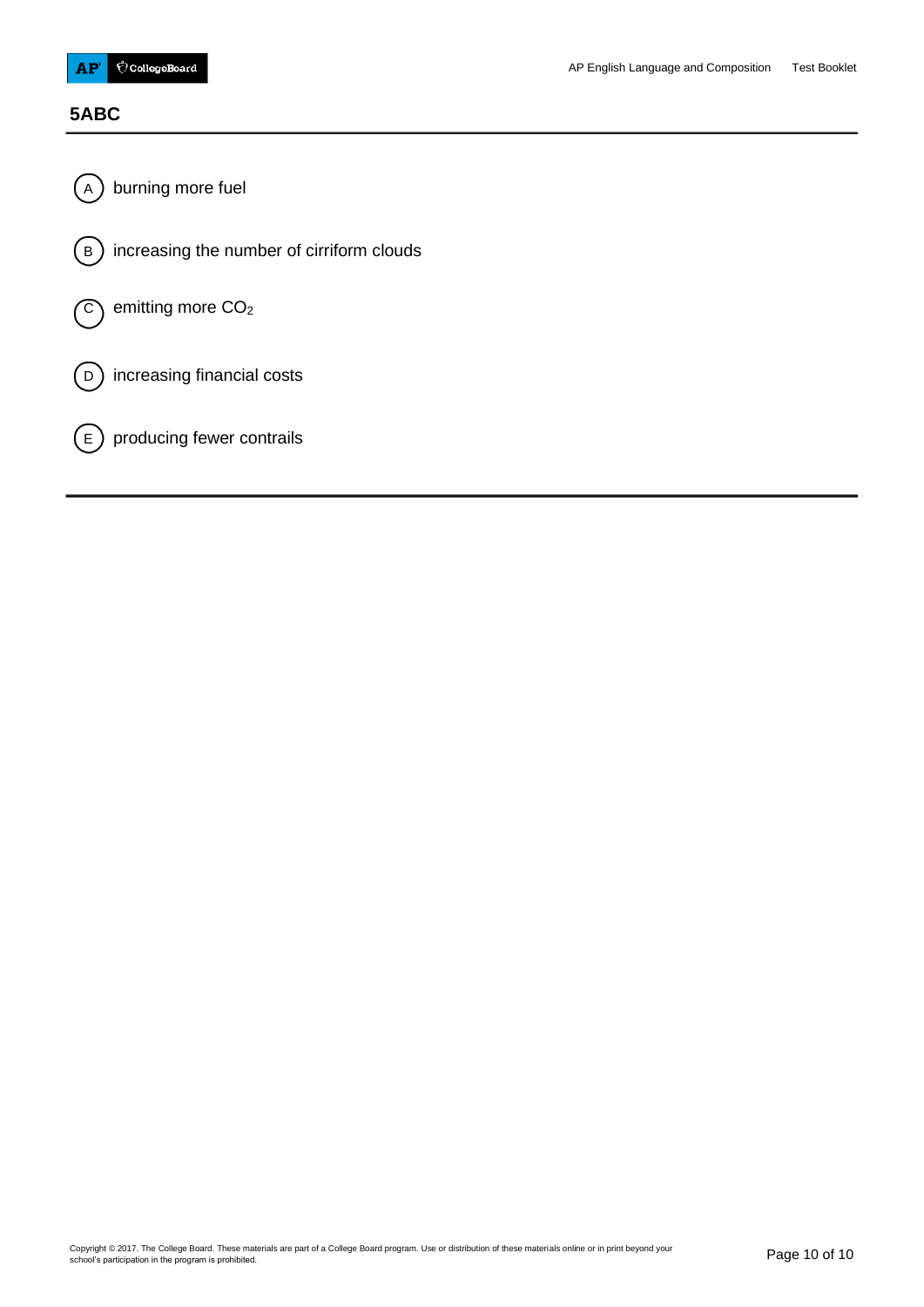#### Snow Packet Day 7

AP English Language and Composition Test Booklet Composition Test Booklet

**AP**  $\hat{\nabla}$  CollegeBoard **1A&1B** Name

#### **Read the following passage carefully before you choose your answers.**

*(This passage is excerpted from a recent work that examines Benjamin Franklin, an eighteenthcentury thinker, political leader, and scientist, from a contemporary perspective.)*

Franklin has a particular resonance in twenty-first century America. A successful publisher and consummate networker with an inventive curiosity, he would have felt right at home in the information revolution, and his unabashed striving to be part of an upwardly mobile meritocracy made him, in social critic David Brooks's phrase, "our founding Yuppie." We can easily imagine having a beer with him after work, showing him how to use the latest digital device, sharing the business plan for a new venture, and discussing the most recent political scandals or policy ideas. He would laugh at the latest joke … We would admire both his earnestness and his self-aware irony. And we would relate to the way he tried to balance, sometimes uneasily, the pursuit of reputation, wealth, earthly virtues, and spiritual values.<sup>1</sup>

Some who see the reflection of Franklin in the world today fret about a shallowness of soul and a spiritual complacency that seem to permeate a culture of materialism. They say that he teaches us how to live a practical and pecuniary life, but not an exalted existence. Others see the same reflection and admire the basic middle-class values and democratic sentiments that now seem under assault from elitists, radicals, reactionaries, and other bashers of the bourgeoisie. They regard Franklin as an exemplar of the personal character and civic virtue that are too often missing in modern America.

Much of the admiration is warranted, and so too are some of the qualms. But the lessons from Franklin's life are more complex than those usually drawn by either his fans or his foes. Both sides too often confuse him with the striving pilgrim he portrayed in his autobiography. They mistake his genial moral maxims for the fundamental faiths that motivated his actions.

**1.** This passage is most probably excerpted from

\_\_\_\_\_\_\_\_\_\_\_\_\_\_\_\_\_\_\_\_\_\_\_\_\_\_\_\_



<sup>1</sup>David Brooks, "Our Founding Yuppie," *Weekly Standard*, Oct. 23, 2000, 31. The word "meritocracy" is an argument-starter, and I have employed it sparingly in this book. It is often used loosely to denote a vision of social mobility based on merit and diligence, like Franklin's. The word was coined by British social thinker Michael Young (later to become somewhat ironically, Lord Young of Darlington) in his 1958 book *The Rise of Meritocracy* (New York: Viking Press) as a dismissive term to satirize a society that misguidedly created a new elite class based on the "narrow band of values" of IQ and educational credentials. The Harvard philosopher John Rawls, in *A Theory of Justice* (Cambridge: Harvard University Press, 1971), 106, used it more broadly to mean a "social order [that] follows the principle of careers open to talents."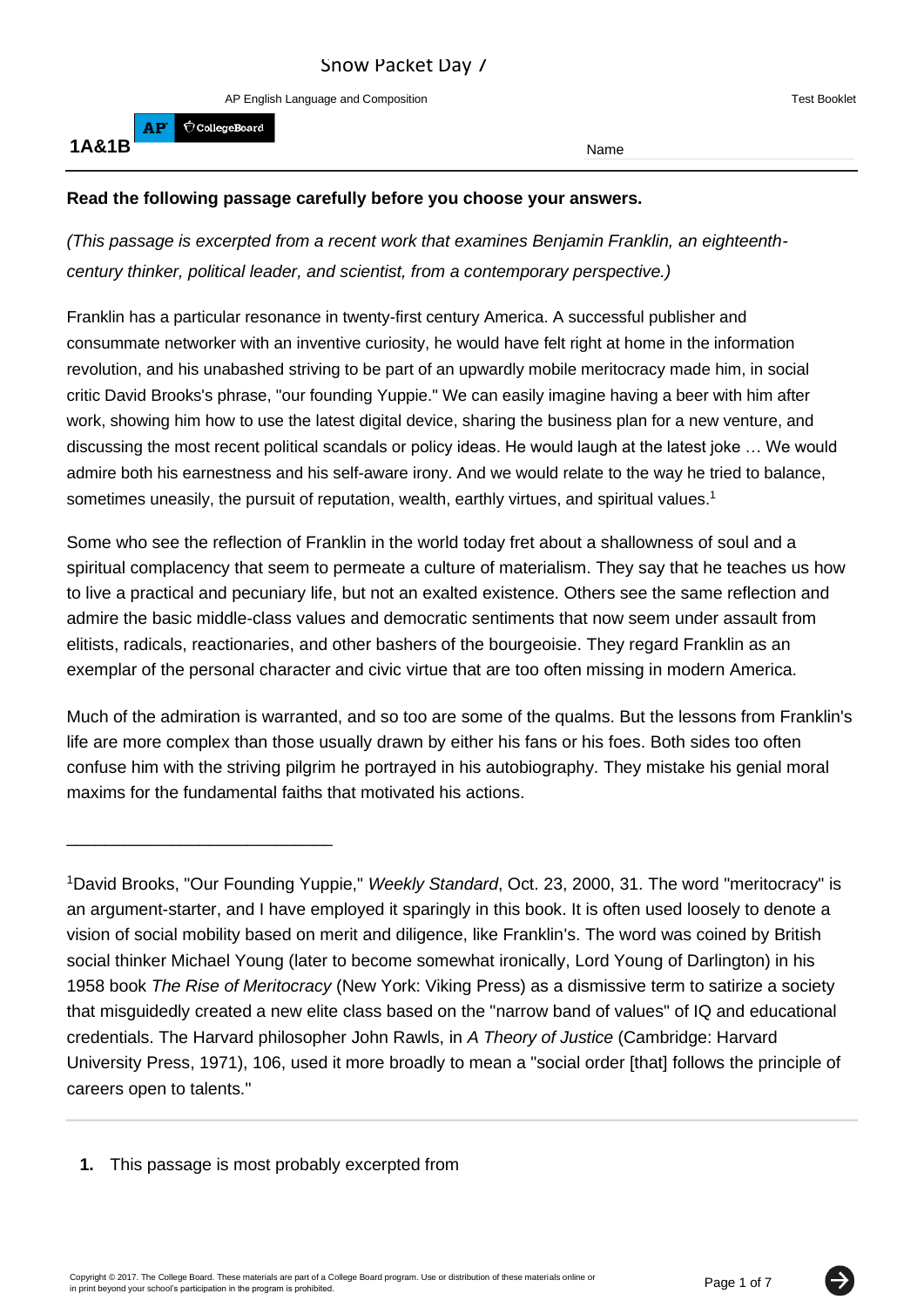

#### **Read the following passage carefully before you choose your answers.**

*(The following passage is excerpted from a recent nonfiction book.)*

Four fish, then. Or rather four archetypes of fish flesh, which humanity is trying to master in one way or another, either through the management of a wild system, through the domestication and farming of individual species, or through the outright substitution of one species for another.

This is not the first time humanity has glanced across the disorderly range of untamed nature and

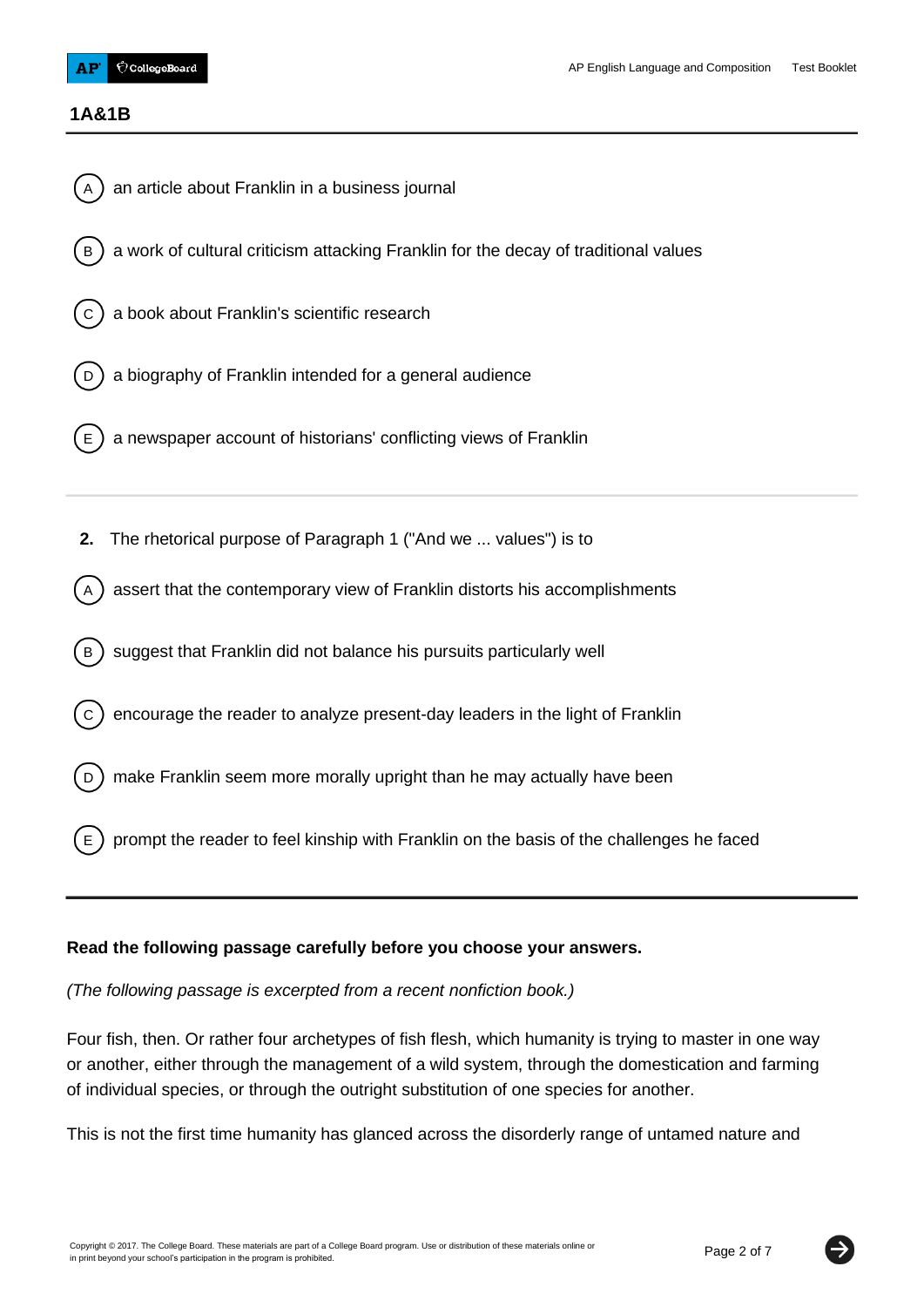selected a handful of species to exploit and propagate. Out of all of the many mammals that roamed the earth before the last ice age, our forebears selected four— cows, pigs, sheep, and goats—to be their principal meats.<sup>1</sup> Out of all the many birds that darkened the primeval skies, humans chose four chickens, turkeys, ducks, and geese—to be their poultry. But today, as we evaluate and parse fish in this next great selection and try to figure out which ones will be our principals, we find ourselves with a more complex set of decisions before us. Early man put very little thought into preserving his wild food. He was in the minority in nature, and the creatures he chose to domesticate for his table were a subset of a much greater, wilder whole. He had no idea of his destructive potential or of his abilities to remake the world.

Modern man is a different animal, one who is fully aware of his capability to skew the rules of nature in his favor. Up until the mid-twentieth century, humans tended to see their transformative abilities as not only positive but inevitable. Francis Galton, a leading Victorian intellectual, infamously known as the founder of eugenics but also a prolific writer on a wide range of subjects including animal domestication, wrote at the dawn of the industrialization of the world's food system, "It would appear that every wild animal has had its chance of being domesticated."<sup>2</sup> Of the undomesticated animals left behind, Galton had this depressing prediction: "As civilization extends they are doomed to be gradually destroyed off the face of the earth as useless consumers of cultivated produce."

And that brings us to the present day, the crucial point at which we stand in our current relationship with the ocean. Must we eliminate all wildness from the sea and replace it with some kind of human controlled system, or can wildness be understood and managed well enough to keep humanity and the marine world in balance? In spite of the impression given by numerous reports in the news media, wild fish still exist in great numbers. The wild harvest from the ocean is now around 90 million tons<sup>3</sup> a year. The many cycles and subcycles that spin and generate food are still spinning, sometimes with great vigor, and they require absolutely no input from us in order to continue, other than restraint. In cases where grounds have been seemingly tapped out, ten years' rest has sometimes been enough to restore them to at least some of their former glory. World War II, while one of the most devastating periods in history for humans, might be called "The Great Reprieve" if history were written by fish.<sup>4</sup> With mines and submarines ready to blow up any unsuspecting fishing vessel, much of the North Atlantic's depleted fishing grounds were left fallow and fish increased their numbers significantly.

But is modern man capable of *consciously* creating restraint without some outside force, like war? Is there some wiser incarnation of the hunter-gatherer that will compel us to truly conserve our wild food, or is humanity actually hardwired to eradicate the wild majority and then domesticate a tiny subset? Can we not resist the urge to remake a wild system, to redirect the energy flow of that system in a way that serves us?

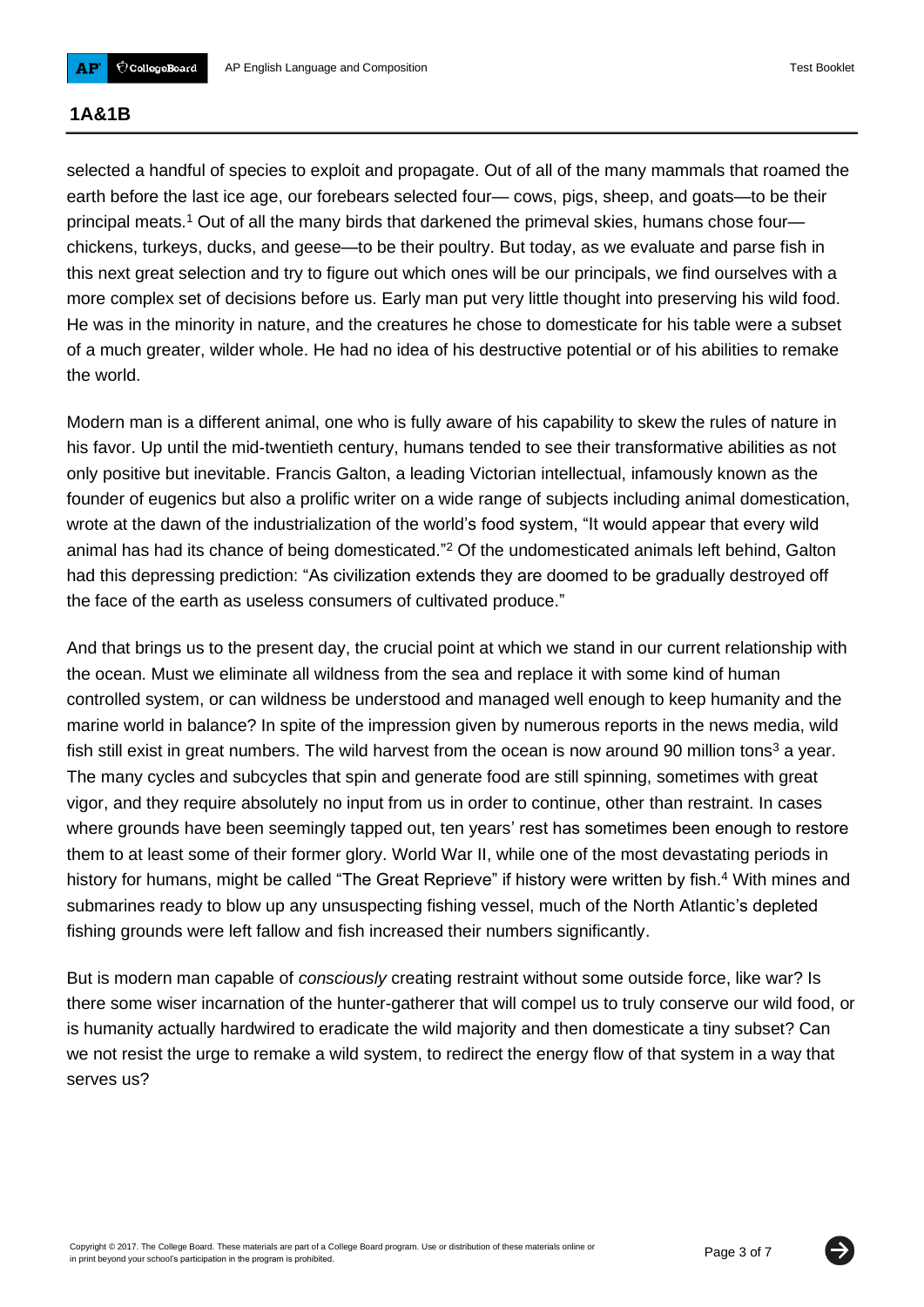<sup>1</sup> **principal meats**: My summaries of animal breeding and the histories of domestication derive from Trygve Gjedrem, *Selection and Breeding Programs in Aquaculture* (New York: Springer, 2005).

2 **"It would appear that every wild animal"**: Francis Galton as cited in Juliet Clutton-Brock, *A Natural History of Domesticated Mammals* (New York: Cambridge University Press, 1999). In addition to his writing on eugenics, animal domestication, and many other topics, Galton was a cousin of Charles Darwin and is considered to be one of the founders of the school of statistical genetics.

<sup>3</sup> **around 90 million tons**: Most of my larger macro-level fisheries data are drawn from the United Nations Food and Agriculture Organization's latest biennial report *The State of World Fisheries and Aquaculture 2008*, ed. J.-F. Pulvenis de Séligny, A. Gumy, and R. Grainger (Rome: FAO, 2009), http://www.fao.org/docrep/011/i0250e/ i0250e00.htm. The marine ecologist Daniel Pauly and others have repeatedly stressed that the Republic of China's overestimation of aquaculture production and wild catch could significantly skew the overall global data in FAO's statistics. In particular, Pauly takes issue with the assessment that aquaculture is now 50 percent of the world's seafood supply and warns that the actual number may be much lower. While I agree that the data may be skewed, the trend of the rise of aquaculture is unmistakable. If we have not reached a point of 50% aquacultured seafood by now we surely will reach that number within a decade or two.

4 **if history were written by fish**: The observation that World War II represented a reprieve for groundfish in the North Atlantic is based on an interview conducted with Daniel Pauly in the summer of 2005. Other researchers, most notably Jeff Hutchinson at Dalhousie University, disagree on this point. Whether or not a difference in groundfish numbers before and after World War II can be quantified, it is nevertheless undeniable that fishing pressure declined during the war and that fishing pressure, globally, increased progressively from 1950 through the present day.

|     | 3. Which frame of reference does the author primarily use to contextualize the passage? |
|-----|-----------------------------------------------------------------------------------------|
|     | Economic                                                                                |
| B   | Cultural                                                                                |
|     | Historical                                                                              |
| . D | Political                                                                               |
| ( E | <b>Mystical</b>                                                                         |

**Read the following passage carefully before you choose your answers.**

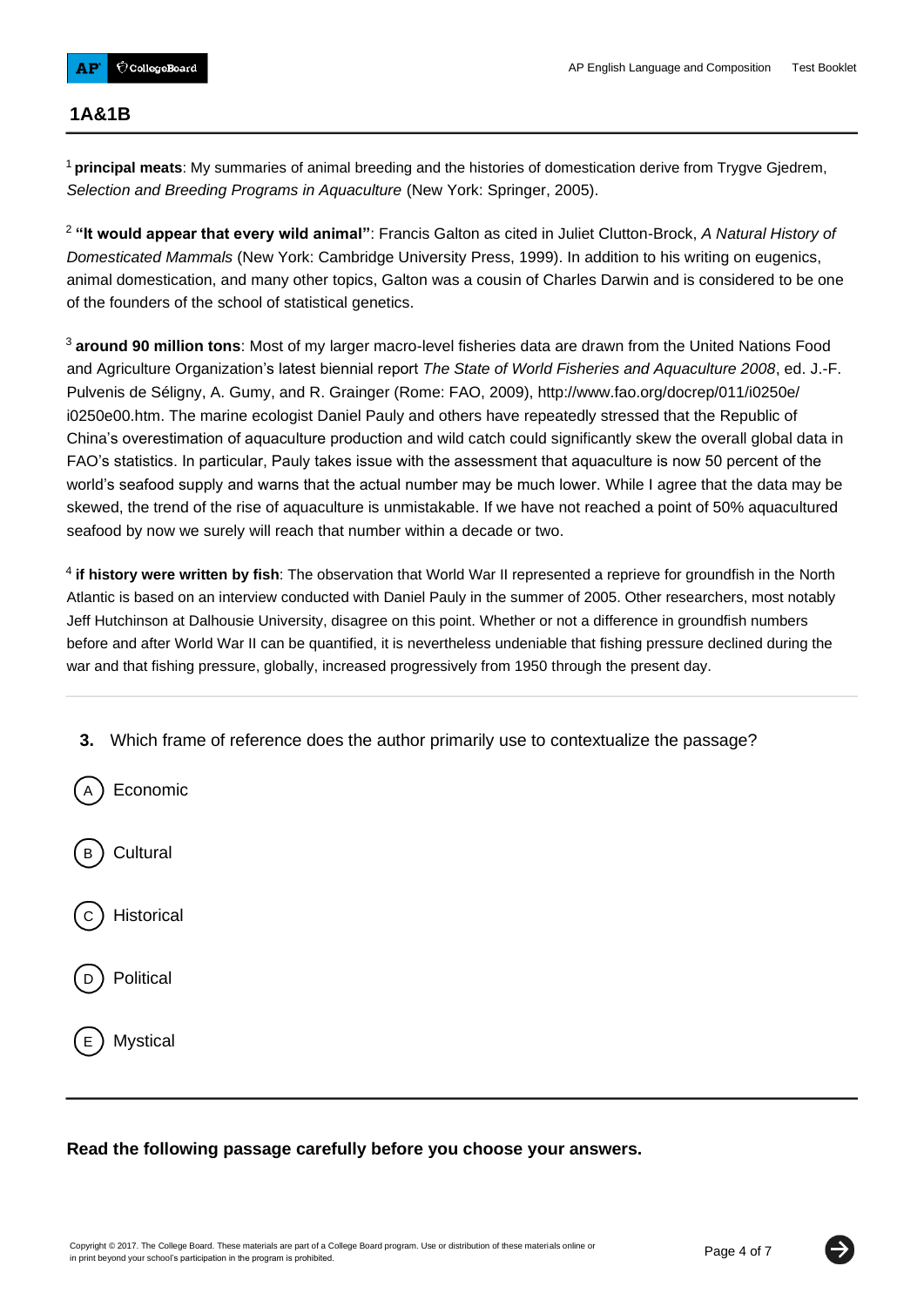#### *(The following passage is excerpted from a nonfiction book published in the late twentieth century.)*

Climatologists speak of thunderstorms pregnant with tornadoes, storm-breeding clouds more than twice the height of Mount Everest; they speak of funicular envelopes and anvil clouds with pendant mammati and of thermal instability of winds in cyclonic vorticity, of rotatory columns of air torquing at velocities up to three hundred miles an hour (although no anemometer in the direct path of a storm has survived), funnels that can move over the ground at the speed of a strolling man or at the rate of a barrel-assing semi on the turn-pike; they say the width of the destruction can be the distance between home plate and deep center field and its length the hundred miles between New York City and Philadelphia. A tornado, although more violent than a much longer lasting hurricane, has a life measured in minutes, and weathercasters watch it snuff out as it was born: unnamed.

I know here a grandfather, a man as bald as if a cyclonic wind had taken his scalp—something witnesses claim has happened elsewhere—who calls twisters Old Nell, and he threatens to set crying children outside the back door for her to carry off. People who have seen Old Nell close, up under her skirt, talk about her colors: pastel-pink, black, blue, gray, and a survivor said this: *All at once a big hole opened in the sky with a mass of cherry-red, a yellow tinge in the center,* and another said: *a funnel with beautiful electric-blue light,*  and a third person: *It was glowing like it was illuminated from the inside*. The witnesses speak of shapes: a formless black mass, a cone, cylinder, tube, ribbon, pendant, thrashing hose, dangling lariat, writhing snake, elephant trunk. They tell of ponds being vacuumed dry, . . . chickens clean-plucked from beak to bum, water pulled straight up out of toilet bowls, . . . a wife killed after being jerked through a car window, a child carried two miles and set down with only scratches, a Cottonwood Falls mother (fearful of wind) cured of chronic headaches when a twister passed harmlessly within a few feet of her house, and, just south of Chase, a woman blown out of her living room window and dropped unhurt sixty feet away and falling unbroken beside her a phonograph record of "Stormy Weather."

**4.** The phrase "as bald as if a cyclonic wind had taken his scalp" (Paragraph 2) does all the following EXCEPT

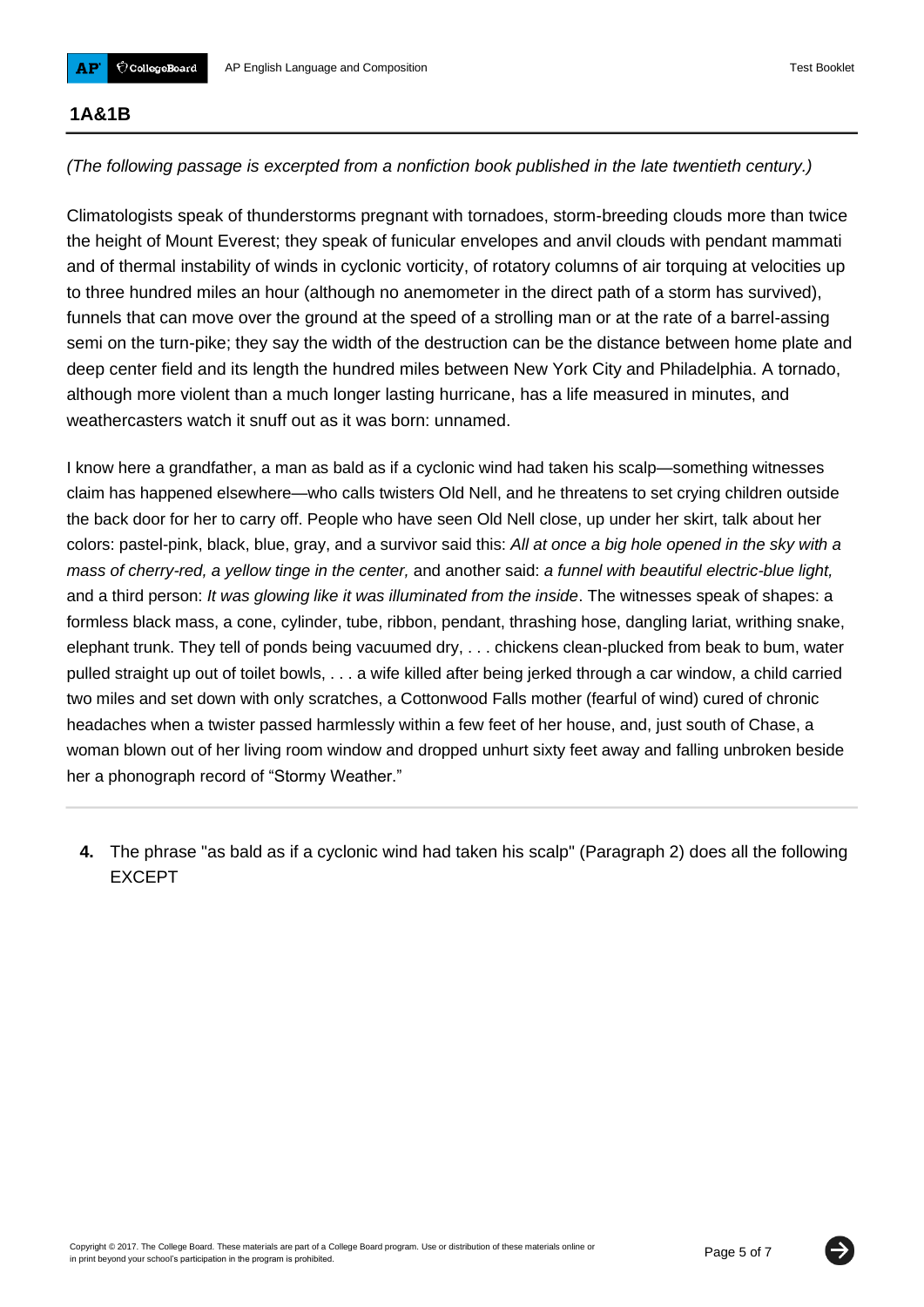describe the grandfather with an image related to the cyclone

suggest a lighter tone for the paragraph

particularize the first of several sources of information mentioned in the paragraph

- suggest the power of the tornado
- express concern about the condition of the grandfather

Note: Pay particular attention to the requirement of questions that contain the words NOT, LEAST, or EXCEPT.

#### **Read the following passage carefully before you choose your answers.**

It was not a union which seemed likely to prosper, since its chief characteristics were imprudence, youth and extreme good looks. But the married life of the young Brudenells unexpectedly turned out a rustic idyll. They chose to live quietly in the country at the Manor, Hambleden, Buckinghamshire, a Jacobean house set on gently rising ground and framed in chestnut trees. The rector of Hambleden at the time has left letters in which are glimpses of an amiable, charitable and democratic pair. They preferred not to use their title and, even after Robert had succeeded his uncle as Earl of Cardigan, they were known in Hambleden as Mr. and Mrs. Brudenell. They were much given to good works, and Robert, "ever a good friend to Hambleden," bought two and a half acres of land and presented it to the village for cottagers' gardens; "these gardens are a great benefit and much prized." Penelope interested herself in the village women and the school. "She is a sweet woman, possessing a temper both mild and engaging," wrote the rector.

And at the Manor on October 16th, 1797, their second child and only male infant was born and christened James Thomas.

The circumstances surrounding his arrival were Impressive. It was three generations since the succession of the Earls of Cardigan had gone direct from father to son. The much desired heir was of almost mystic importance, and, as he lay in his cradle, wealth, rank, power and honours gathered round his head.

It was unfortunate that he was destined to grow up in a world that was almost entirely feminine. He

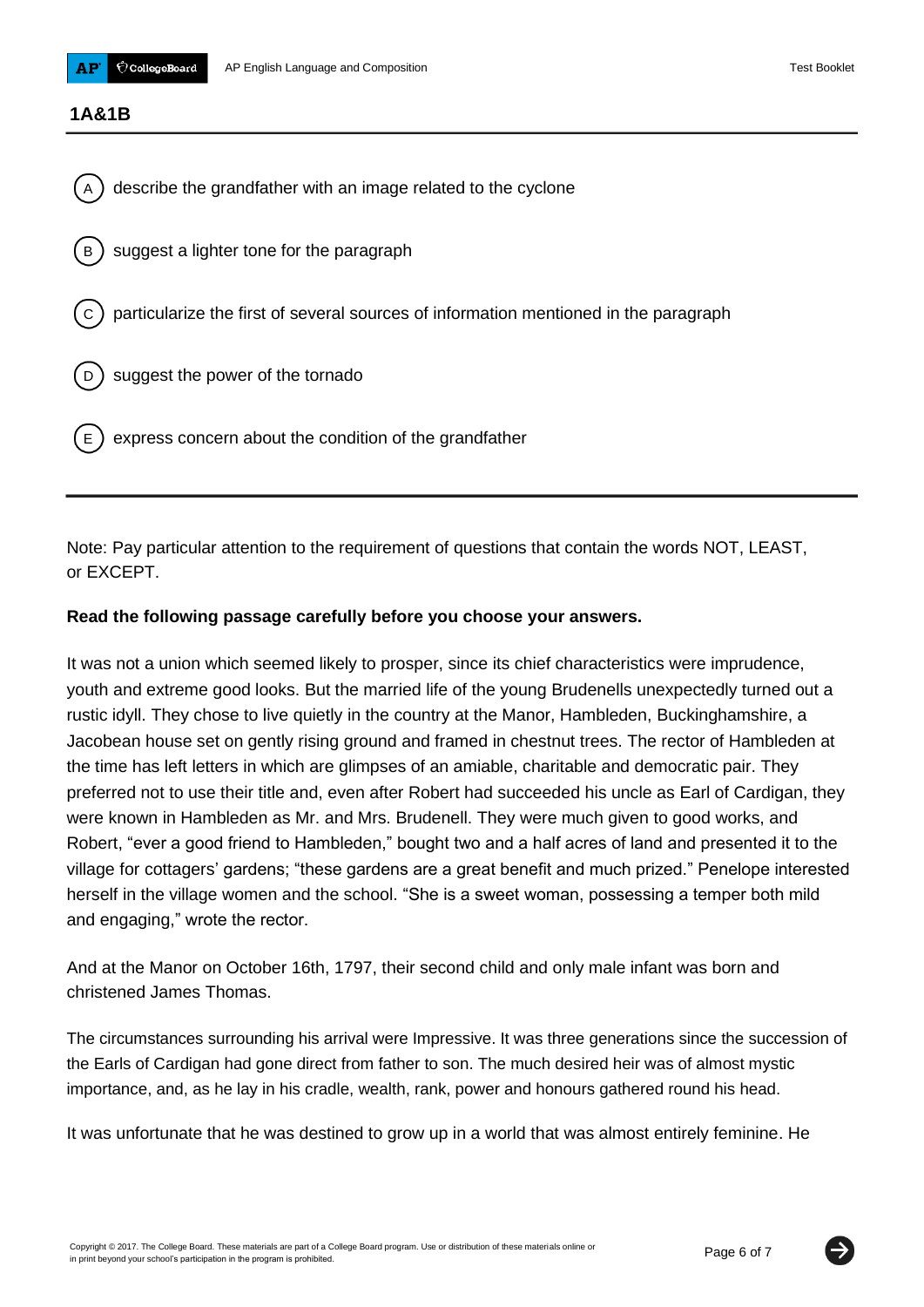already had an elder sister, and seven more girls followed his birth, of whom six survived. He remained the only son, the only boy among seven girls, unique, unchallenged, and the effect on his character was decisive. He was brought up at home among his sisters, and he grew up as such boys do, spoilt, domineering and headstrong. No arm was stronger than his. No rude voice contradicted him, no rough shoulder pushed him. From his earliest consciousness he was the most important, the most interesting, the most influential person in the world. He retained, however, from these early years a liking for the society of women and a softness in his manner toward them which, having regard to his manner with men, struck his contemporaries with surprise. For a woman, a pretty woman, above all a pretty women in distress, James Brudenell, later Lord Cardigan, had an almost medieval deference, a chivalrous turn of phrase, a sometimes embarrassing readiness to protect and defend, which, though productive of astonishment and mirth, were nevertheless rooted in a genuine sympathy.

It was to be expected that his parents and sisters should be passionately attached to him, and natural affection and pride were immensely heightened by the circumstance of his extraordinary good looks. In him the Brudenell beauty had come to flower. He was tall, with wide shoulders tapering to a narrow waist, his hair was golden, his eyes flashing sapphire blue, his nose aristocratic, his bearing proud. If there were a fault it was that the lower part of his face was oddly long and narrow so that sometimes one was surprised to catch an obstinate, almost a foxy Look. But the boy had a dash and gallantry that were irresistible. He did not know what fear was. A superb and reckless horseman, he risked his neck on the most dangerous brutes. No tree was too tall for him to climb, no tower too high to scale. He excelled in swordsmanship and promised to be a first-class shot. He had in addition to courage another characteristic which impressed itself on all who met him. He was, alas, unusually stupid; in fact, as Greville pronounced later, an ass. The melancholy truth was that his glorious golden head had nothing in it.

- **5.** The speaker's perspective in the passage is that of
- an acquaintance of James Brudenell
- a chronicler of past events
- an uninvolved eyewitness
- a commentator on social trends
- a defender of an unpopular figure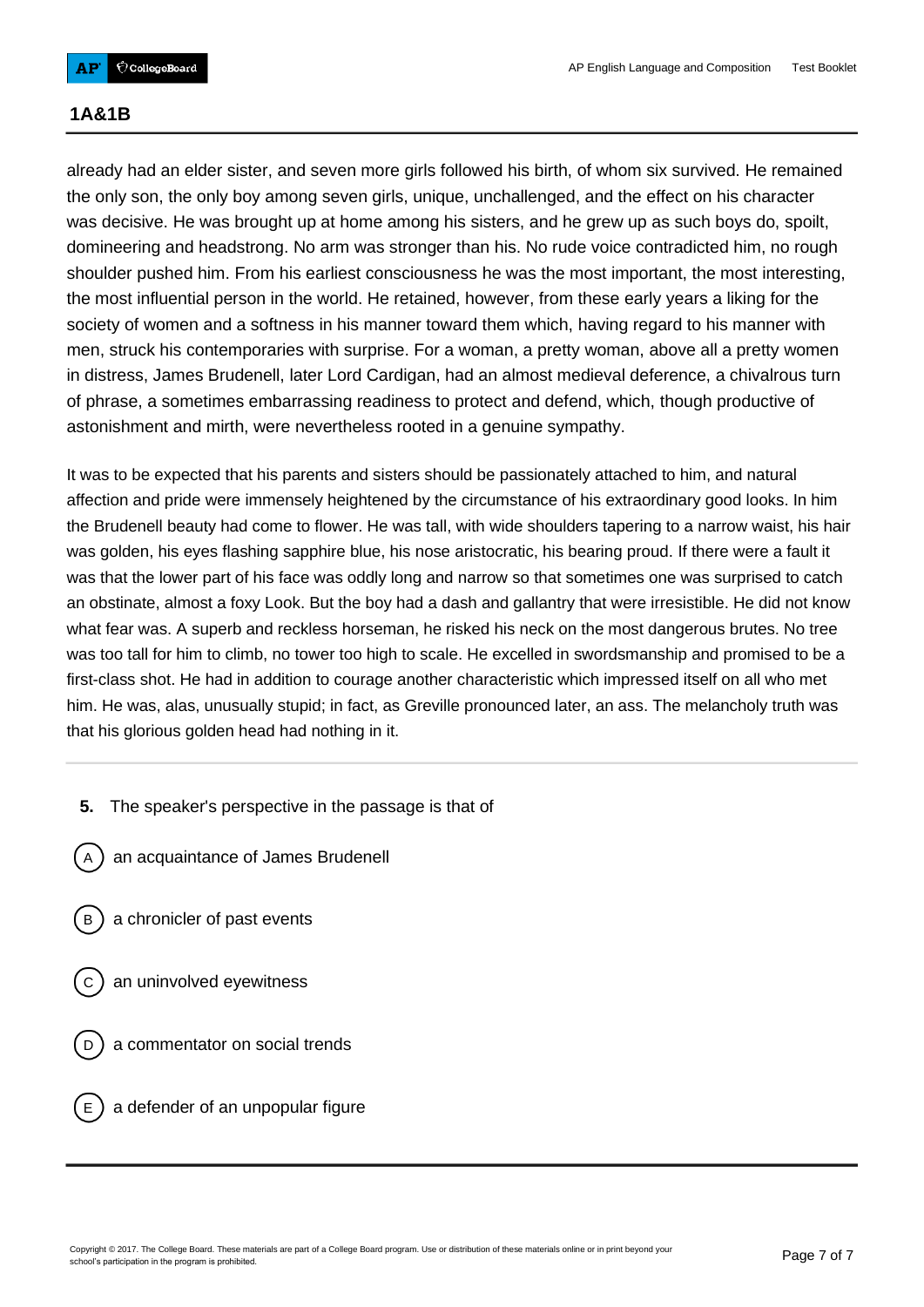### Snow Packet Day 8

Test Booklet

#### **2A&2B** Name

(1) There is probably no better-known writer in the world than William Shakespeare, who was born in England's Stratford-upon-Avon in 1564 and died in 1616. (2) His plays have been translated into every major language and are performed continually, and he is widely considered the greatest dramatist who ever lived. (3) Does any other writer even come close?

(4) This question, as strange as it may seem, started being asked in earnest during the Victorian era of mid-nineteenth-century England (and persists to this day). (5) How, the Anti-Stratfordians (the name for those who challenge Shakespeare's authorship) wondered, could such wonderful works, displaying such a broad education, aristocratic sensibility, and familiarity with the royal courts, have been written by someone with Shakespeare's background?

(6) According to these skeptics, Shakespeare's humble origins—he was the son of a glove maker and raised in a small market town—meant he could not have attained the education or social connections necessary to have been the author of these works. (7) The real author, they asserted, must have been a well-educated and well-connected aristocrat who needed to shield his or her true identity for some reason (there have been approximately 80 potential candidates proposed since the mid-nineteenth century). (8) Among the most popular candidates were philosopher Sir Francis Bacon; Edward de Vere, the 17th Earl of Oxford; and poet and playwright Christopher Marlowe.

(9) This argument, like others made by the Anti-Stratfordians (for example, their claim that Shakespeare's authorship is discredited by irregularities in the spelling of his name that were quite common at the time) is completely unconvincing. (10) For one thing, there was an excellent grammar school near Shakespeare's home, where he would have had access to an outstanding free education in Latin, the classics, and rhetoric. (11) Still, because Shakespeare's father was both a prosperous merchant and the town bailiff, it is almost certain that Shakespeare would have attended this school. (12) Moreover, once Shakespeare moved to London as a young man, he would have been exposed to a wealth of ideas and knowledge, which, good for us, he used to create some of the greatest works of literature the world has ever known.

**1.** Which of the following versions of sentence 3 (reproduced below) would both engage the audience's interest and provide the most effective introduction to the main topic of the passage?

Does any other writer even come close?

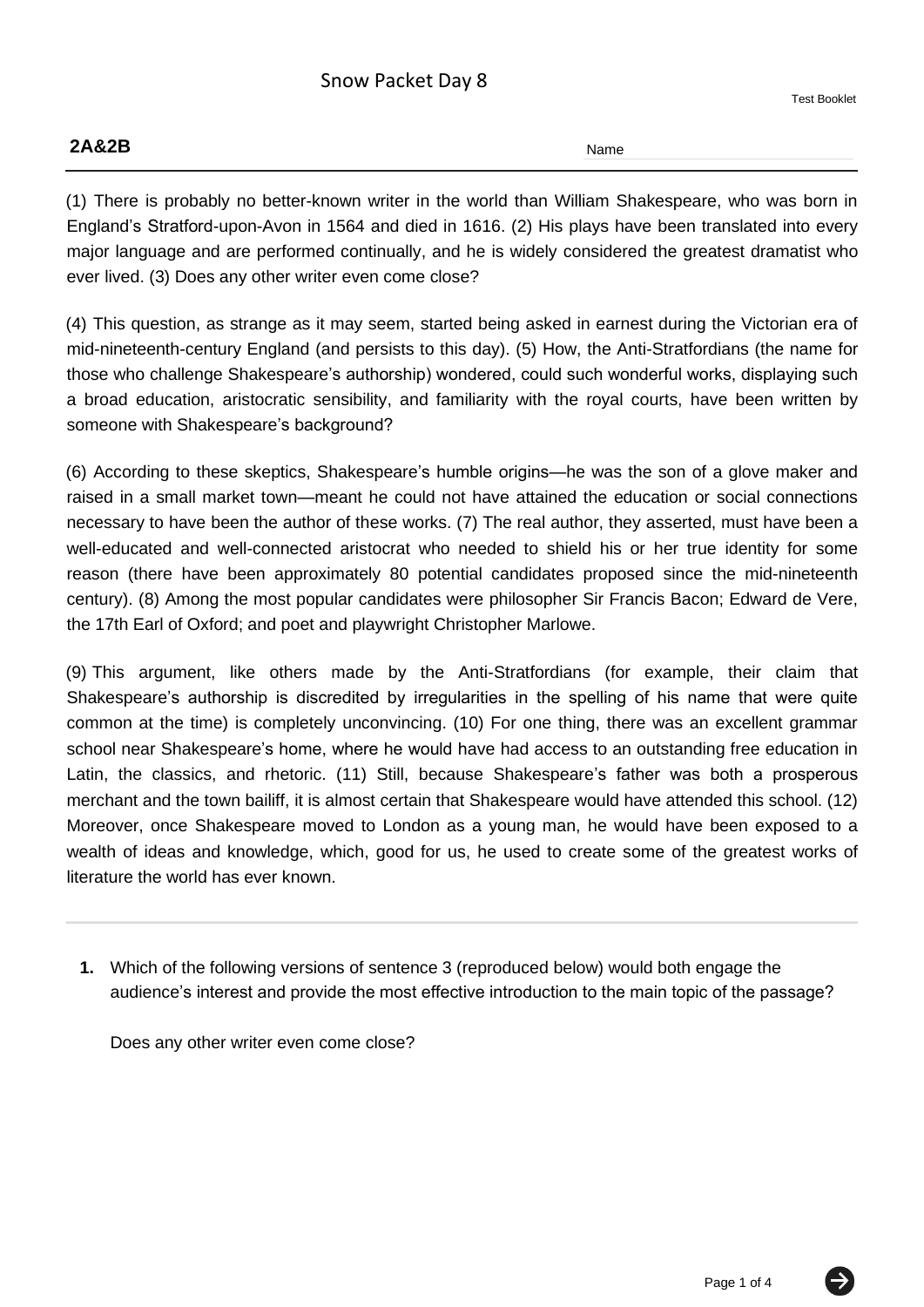#### **2A&2B**

(As it is now)

But was Shakespeare actually the author of these works?

Who hasn't at least heard of the great William Shakespeare?

How many schools still teach plays from that era other than Shakespeare's?

E Would anyone think Shakespeare tried to pass his work off as someone else's?

(1) There is probably no better-known writer in the world than William Shakespeare, who was born in England's Stratford-upon-Avon in 1564 and died in 1616. (2) His plays have been translated into every major language and are performed continually, and he is widely considered the greatest dramatist who ever lived. (3) Does any other writer even come close?

(4) This question, as strange as it may seem, started being asked in earnest during the Victorian era of mid-nineteenth-century England (and persists to this day). (5) How, the Anti-Stratfordians (the name for those who challenge Shakespeare's authorship) wondered, could such wonderful works, displaying such a broad education, aristocratic sensibility, and familiarity with the royal courts, have been written by someone with Shakespeare's background?

(6) According to these skeptics, Shakespeare's humble origins—he was the son of a glove maker and raised in a small market town—meant he could not have attained the education or social connections necessary to have been the author of these works. (7) The real author, they asserted, must have been a well-educated and well-connected aristocrat who needed to shield his or her true identity for some reason (there have been approximately 80 potential candidates proposed since the mid-nineteenth century). (8) Among the most popular candidates were philosopher Sir Francis Bacon; Edward de Vere, the 17th Earl of Oxford; and poet and playwright Christopher Marlowe.

(9) This argument, like others made by the Anti-Stratfordians (for example, their claim that Shakespeare's authorship is discredited by irregularities in the spelling of his name that were quite common at the time) is completely unconvincing. (10) For one thing, there was an excellent grammar school near Shakespeare's home, where he would have had access to an outstanding free education in Latin, the classics, and rhetoric. (11) Still, because Shakespeare's father was both a prosperous merchant and the

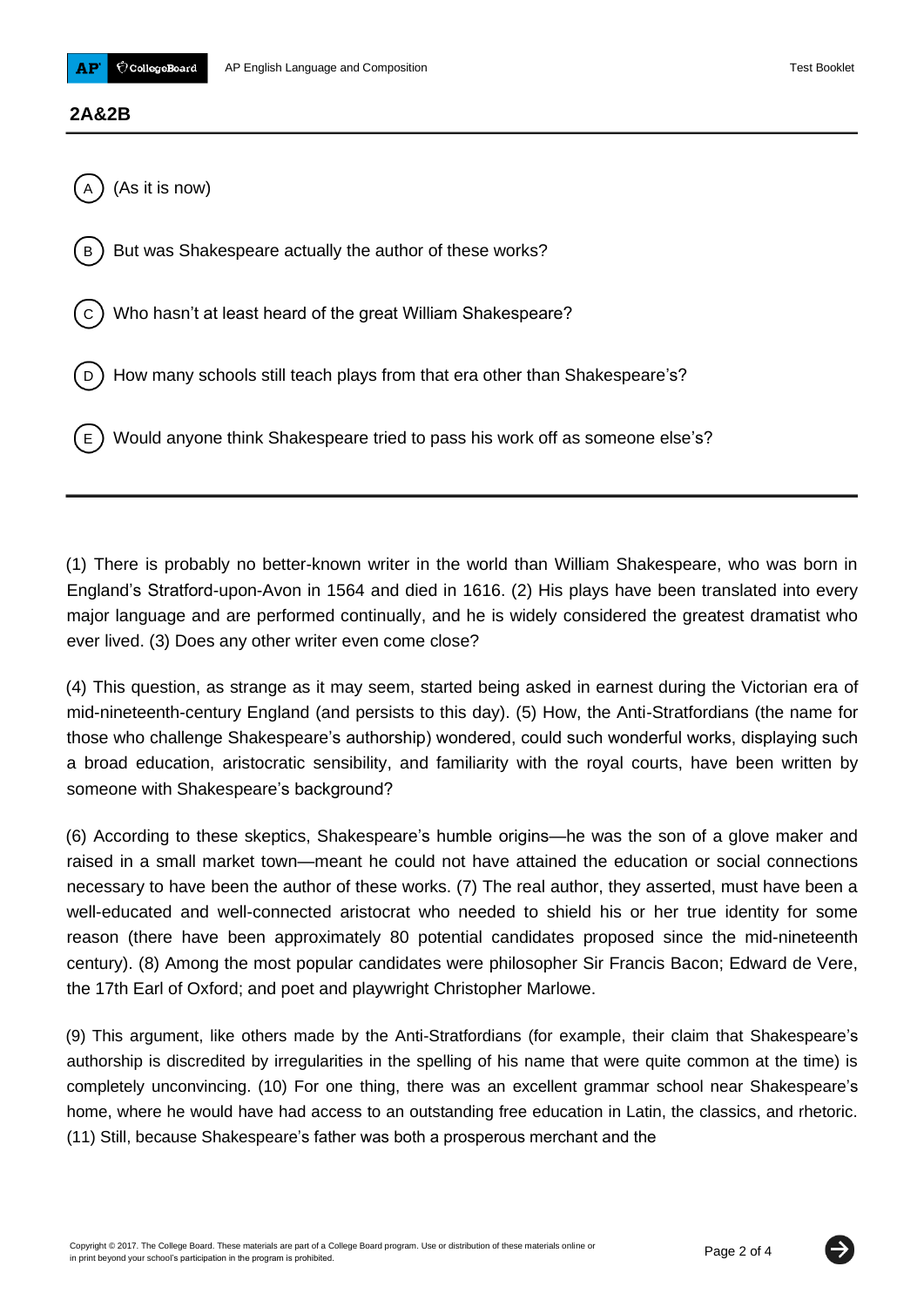#### **2A&2B**

town bailiff, it is almost certain that Shakespeare would have attended this school. (12) Moreover, once Shakespeare moved to London as a young man, he would have been exposed to a wealth of ideas and knowledge, which, good for us, he used to create some of the greatest works of literature the world has ever known.

**2.** The writer wants to replace the underlined text in sentence 12 (reproduced below) with a more formal and precise phrase.

Moreover, once Shakespeare moved to London as a young man, he would have been exposed to a wealth of ideas and knowledge, which, good for us, he used to create some of the greatest works of literature the world has ever known.

Which of the following phrases would best accomplish this goal?

I'm happy to say

terrifically for everyone

fortunately for posterity

thank goodness

hooray for later generations

**3.** The writer wants to alter the passage for an audience that is unfamiliar with the historical period of Shakespeare's time. Which of the following changes best accomplishes this goal?

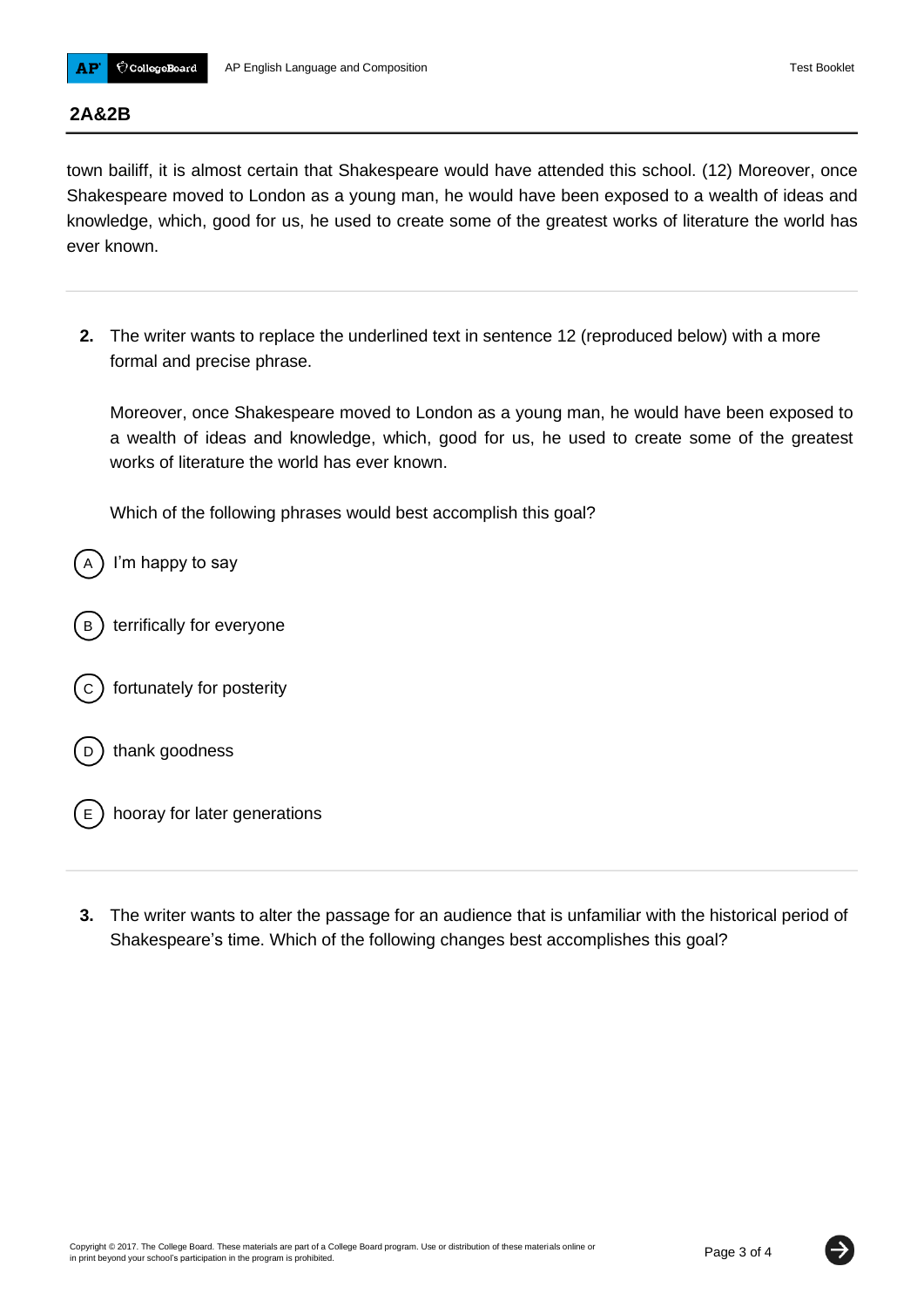#### **2A&2B**

 $\widehat{A}$  In sentence 1, adding "English author" after "than"  $\mathsf{F}_{\mathsf{B}}$ ) In sentence 4, changing "the Victorian era" to "Queen Victoria's reign"  $\epsilon$ ) In sentence 6, changing "skeptics" to "challengers"  $(D)$  In sentence 10, deleting "in Latin, the classics, and rhetoric"  $\widehat{E}$ ) In sentence 11, adding "(equivalent to a modern-day mayor)" after "bailiff"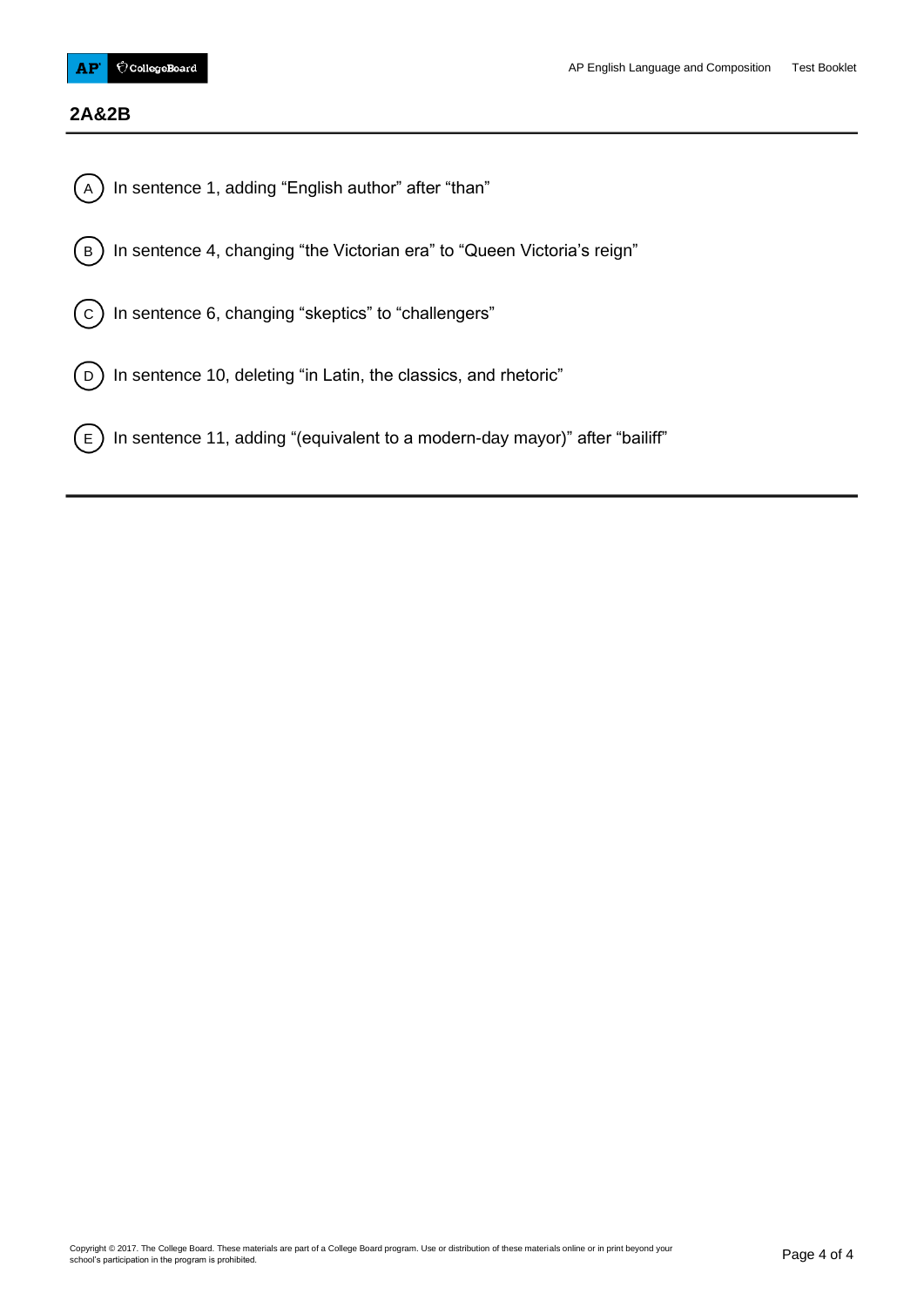(1) There is probably no better-known writer in the world than William Shakespeare, who was born in England's Stratford-upon-Avon in 1564 and died in 1616. (2) His plays have been translated into every major language and are performed continually, and he is widely considered the greatest dramatist who ever lived. (3) Does any other writer even come close?

(4) This question, as strange as it may seem, started being asked in earnest during the Victorian era of mid-nineteenth-century England (and persists to this day). (5) How, the Anti-Stratfordians (the name for those who challenge Shakespeare's authorship) wondered, could such wonderful works, displaying such a broad education, aristocratic sensibility, and familiarity with the royal courts, have been written by someone with Shakespeare's background?

(6) According to these skeptics, Shakespeare's humble origins—he was the son of a glove maker and raised in a small market town—meant he could not have attained the education or social connections necessary to have been the author of these works. (7) The real author, they asserted, must have been a well-educated and well-connected aristocrat who needed to shield his or her true identity for some reason (there have been approximately 80 potential candidates proposed since the mid-nineteenth century). (8) Among the most popular candidates were philosopher Sir Francis Bacon; Edward de Vere, the 17th Earl of Oxford; and poet and playwright Christopher Marlowe.

(9) This argument, like others made by the Anti-Stratfordians (for example, their claim that Shakespeare's authorship is discredited by irregularities in the spelling of his name that were quite common at the time) is completely unconvincing. (10) For one thing, there was an excellent grammar school near Shakespeare's home, where he would have had access to an outstanding free education in Latin, the classics, and rhetoric. (11) Still, because Shakespeare's father was both a prosperous merchant and the town bailiff, it is almost certain that Shakespeare would have attended this school. (12) Moreover, once Shakespeare moved to London as a young man, he would have been exposed to a wealth of ideas and knowledge, which, good for us, he used to create some of the greatest works of literature the world has ever known.

**1.** Which of the following versions of sentence 3 (reproduced below) would both engage the audience's interest and provide the most effective introduction to the main topic of the passage?

Does any other writer even come close?

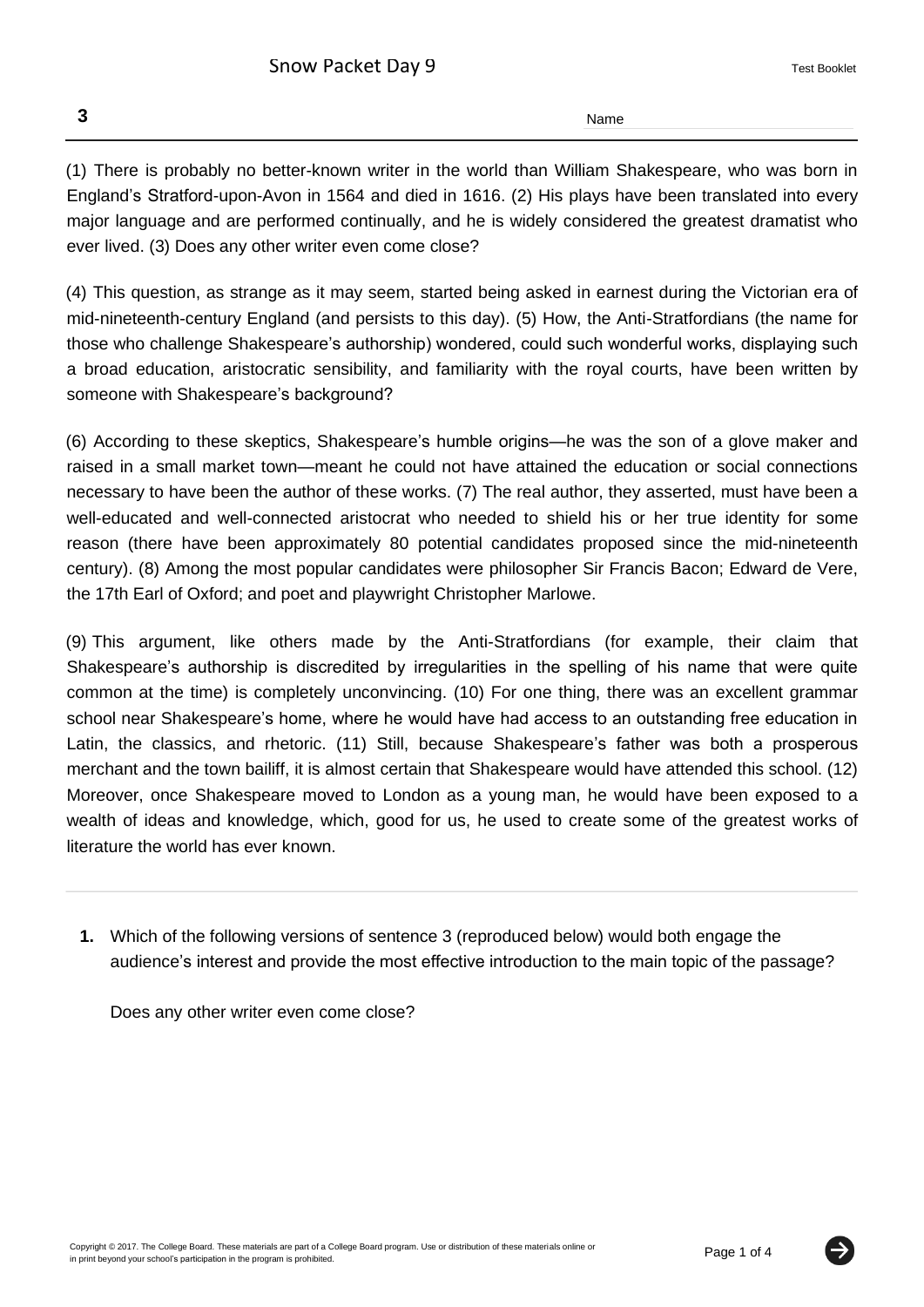**3**

(As it is now)

But was Shakespeare actually the author of these works?

Who hasn't at least heard of the great William Shakespeare?

How many schools still teach plays from that era other than Shakespeare's?

E Would anyone think Shakespeare tried to pass his work off as someone else's?

(1) There is probably no better-known writer in the world than William Shakespeare, who was born in England's Stratford-upon-Avon in 1564 and died in 1616. (2) His plays have been translated into every major language and are performed continually, and he is widely considered the greatest dramatist who ever lived. (3) Does any other writer even come close?

(4) This question, as strange as it may seem, started being asked in earnest during the Victorian era of mid-nineteenth-century England (and persists to this day). (5) How, the Anti-Stratfordians (the name for those who challenge Shakespeare's authorship) wondered, could such wonderful works, displaying such a broad education, aristocratic sensibility, and familiarity with the royal courts, have been written by someone with Shakespeare's background?

(6) According to these skeptics, Shakespeare's humble origins—he was the son of a glove maker and raised in a small market town—meant he could not have attained the education or social connections necessary to have been the author of these works. (7) The real author, they asserted, must have been a well-educated and well-connected aristocrat who needed to shield his or her true identity for some reason (there have been approximately 80 potential candidates proposed since the mid-nineteenth century). (8) Among the most popular candidates were philosopher Sir Francis Bacon; Edward de Vere, the 17th Earl of Oxford; and poet and playwright Christopher Marlowe.

(9) This argument, like others made by the Anti-Stratfordians (for example, their claim that Shakespeare's authorship is discredited by irregularities in the spelling of his name that were quite common at the time) is completely unconvincing. (10) For one thing, there was an excellent grammar school near Shakespeare's home, where he would have had access to an outstanding free education in Latin, the classics, and rhetoric. (11) Still, because Shakespeare's father was both a prosperous merchant and the

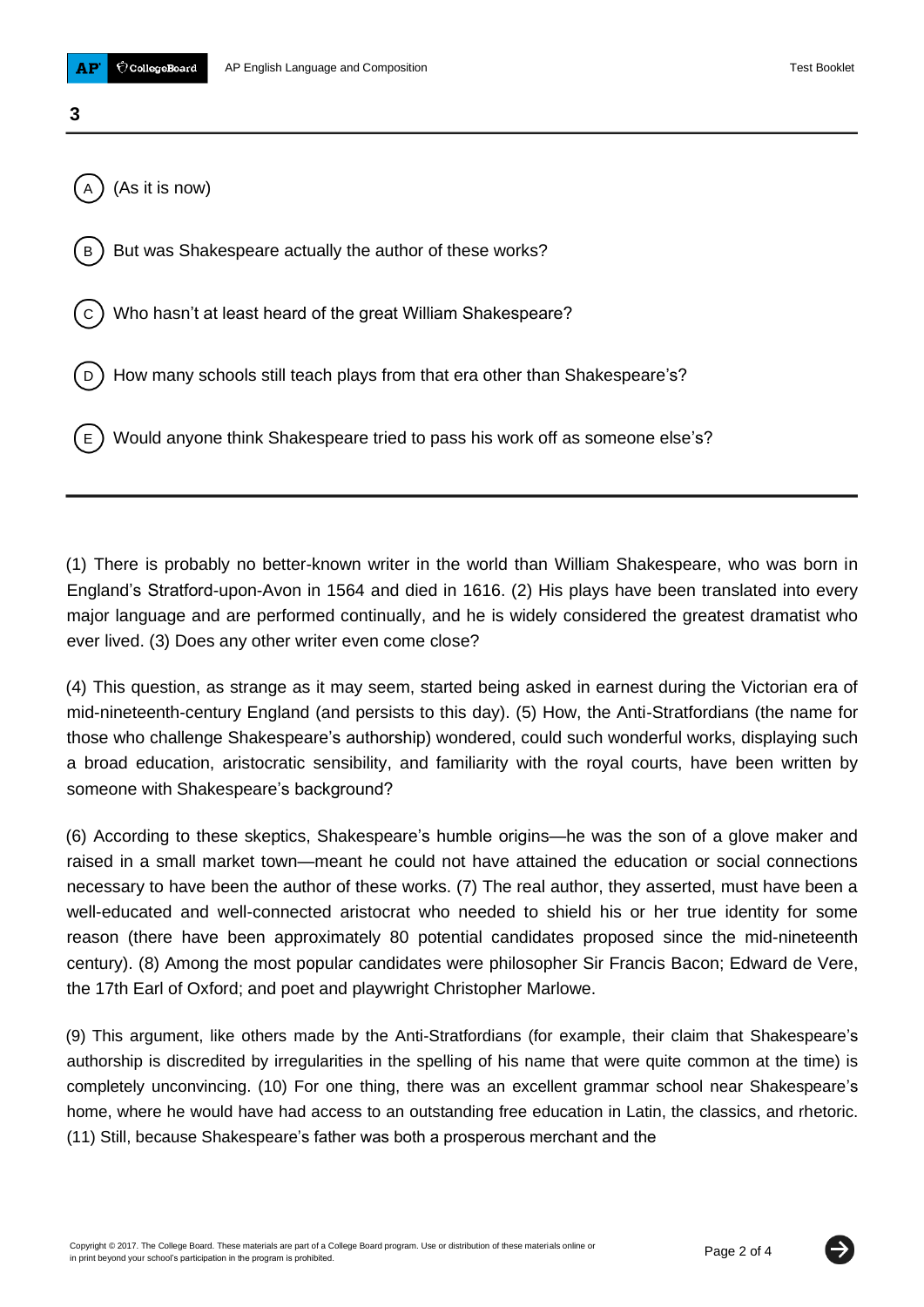**3**

town bailiff, it is almost certain that Shakespeare would have attended this school. (12) Moreover, once Shakespeare moved to London as a young man, he would have been exposed to a wealth of ideas and knowledge, which, good for us, he used to create some of the greatest works of literature the world has ever known.

**2.** The writer wants to replace the underlined text in sentence 12 (reproduced below) with a more formal and precise phrase.

Moreover, once Shakespeare moved to London as a young man, he would have been exposed to a wealth of ideas and knowledge, which, good for us, he used to create some of the greatest works of literature the world has ever known.

Which of the following phrases would best accomplish this goal?

I'm happy to say

terrifically for everyone

fortunately for posterity

thank goodness

hooray for later generations

**3.** The writer wants to alter the passage for an audience that is unfamiliar with the historical period of Shakespeare's time. Which of the following changes best accomplishes this goal?

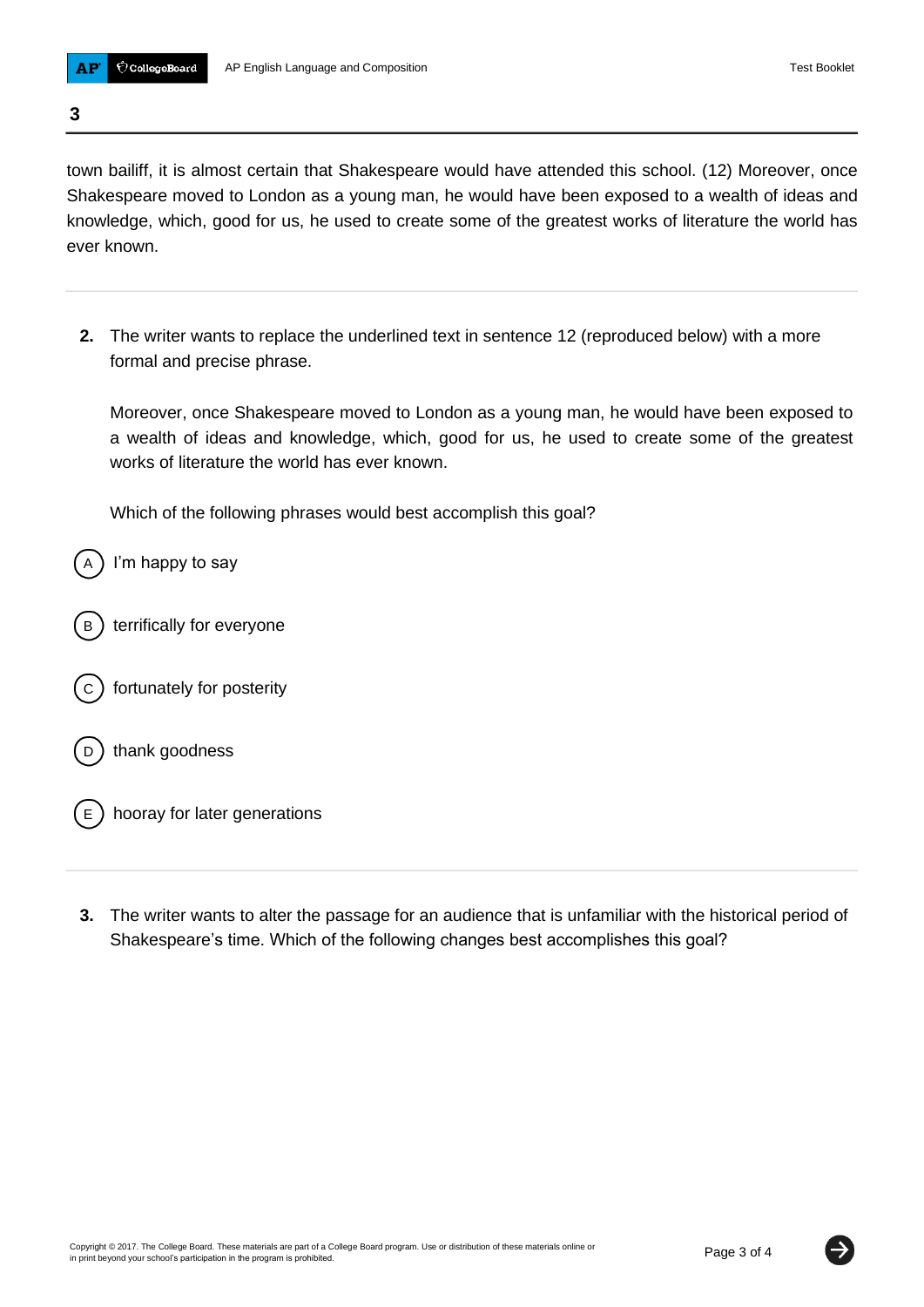| 3                                                                                |
|----------------------------------------------------------------------------------|
| In sentence 1, adding "English author" after "than"                              |
| In sentence 4, changing "the Victorian era" to "Queen Victoria's reign"<br>B     |
| In sentence 6, changing "skeptics" to "challengers"                              |
| In sentence 10, deleting "in Latin, the classics, and rhetoric"                  |
| In sentence 11, adding "(equivalent to a modern-day mayor)" after "bailiff"<br>E |
|                                                                                  |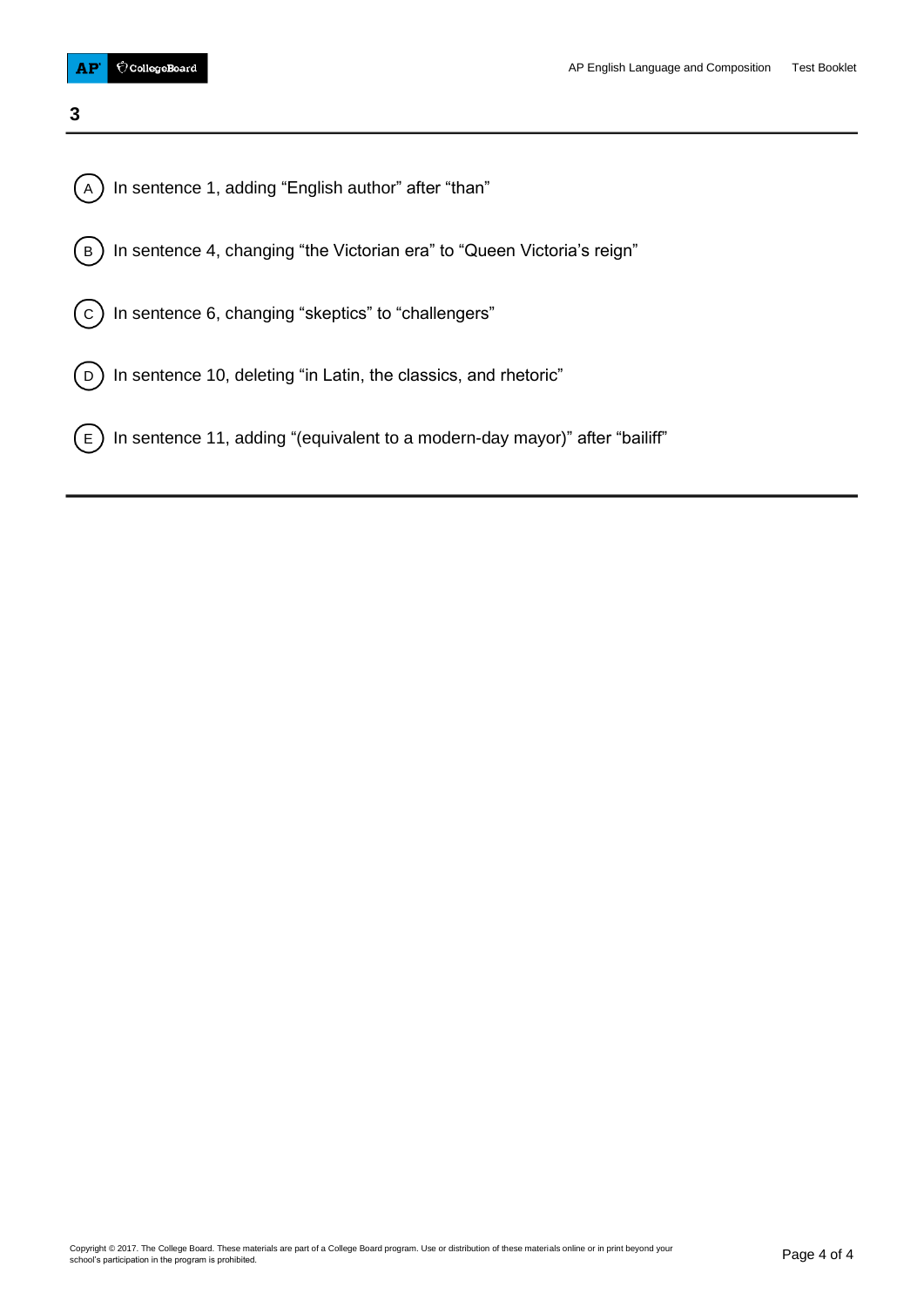(1) In the 1990s, the furniture company Herman Miller developed a revolutionary new chair with an adjustable lower back and breathable upholstery. (2) But consumer focus groups derided it, failing to understand the design's innovations; only the bold decision of Herman Miller executives to release the chair anyway allowed it to become a success. (3) The popular writer Malcolm Gladwell has provided a compelling introduction to the focus group, a research technique in which groups of consumers are asked detailed questions about a new product. (4) As an accurate assessment of the effectiveness of focus groups, however, Gladwell's story has some shortcomings.

(5) As journalist Liza Featherstone explains in Divining Desire: Focus Groups and the Culture of Consultation, the social role of focus groups has changed over time in response to political and economic developments. (6) According to one executive interviewed by Featherstone, "You can't use focus groups to create an idea . . . a focus group would create an Edsel." (7) The executive refers to a famously unsuccessful 1957 car model whose shortcomings were blamed on the development team's excessive use of focus groups. (8) But, as Featherstone shows, focus groups actually rejected some features that spelled the Edsel's doom, including the name, which group members thought "sounded too much like 'weasel.'" (9) Other features, such as the unpopular design of the car's body, were not subject to focus group research at all. (10) Overall, it may be that a truly unfortunate name is what actually contributed to the Edsel's failure.

(11) Whether or not focus groups could have saved the Edsel, it is clear that they produced useful feedback. (12) Seen in this light, even the focus groups used by Herman Miller come off better: their reservations about the unusual chair design did correspond to low initial sales figures before the product became a hit. (13) As Eric L. Johnston argues, Gladwell criticizes focus groups for failing to predict the future, something that should not be expected of them. (14) "Ultimately, focus groups are just one component in a company's decision-making process, and they should never be treated as a magical elixir nor a substitute for sound business decisions," Johnston asserts.

**1.** In sentence 3 (reproduced below), the writer wants to introduce Malcolm Gladwell's perspective on focus groups in order to integrate this perspective into the writer's line of reasoning in the passage.

The popular writer Malcolm Gladwell has provided a compelling introduction to the focus group, a research technique in which groups of consumers are asked detailed questions about a new product.

Which of the following versions of the underlined text would best accomplish this goal?

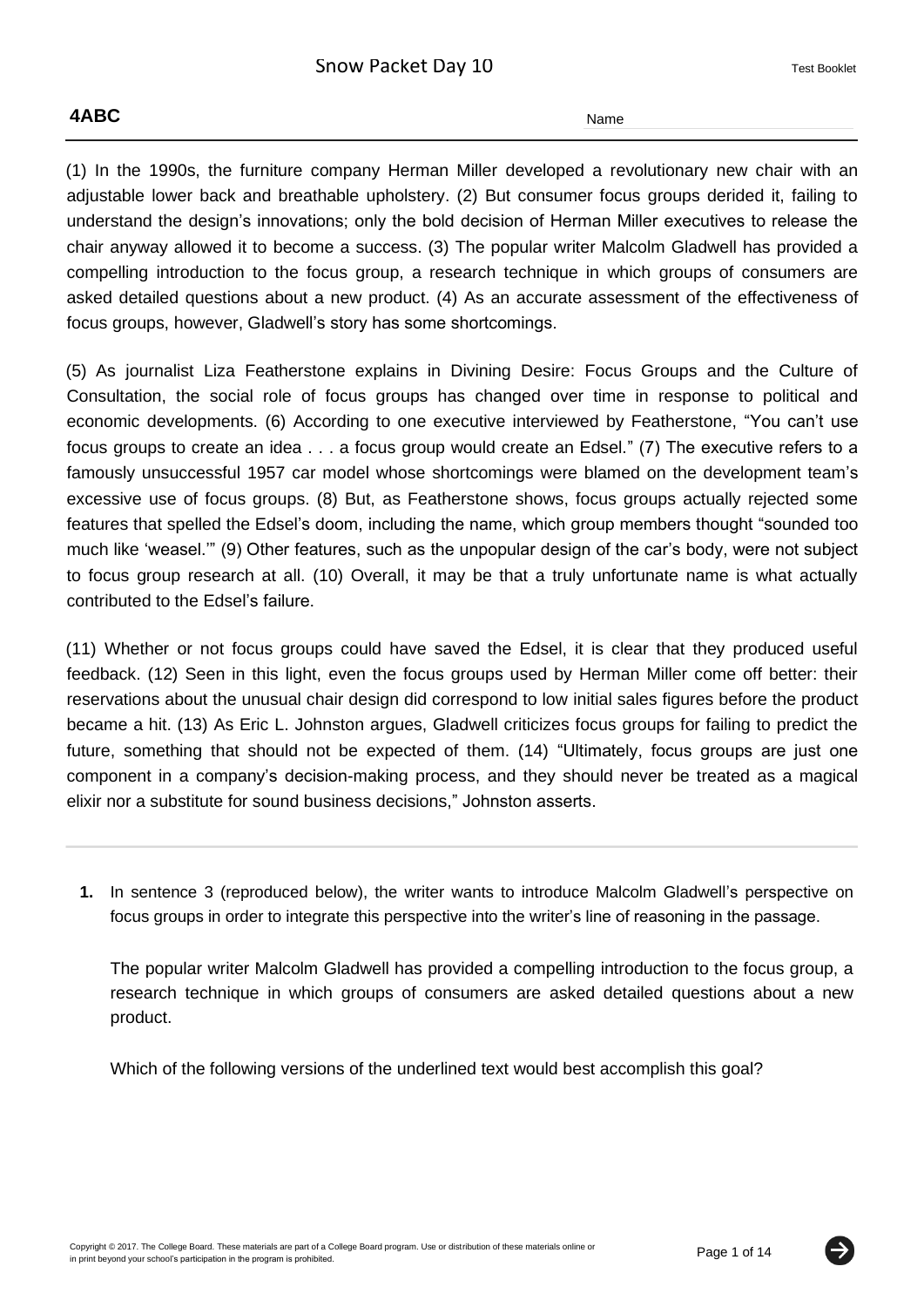**C**

**E**

**A**

**C**

**E**

(As it is now)

This is just one of many stories journalist and author Malcolm Gladwell tells about

The author of many best-selling books, including Blink: The Power of Thinking Without Thinking,

Malcolm Gladwell has strong feelings about

One of the ways Malcolm Gladwell, a popular author and columnist for the New Yorker magazine, **D** has come to public attention is by writing about

This narrative, popularized by best-selling author Malcolm Gladwell, exemplifies his and others' critique of

**2.** The writer is considering deleting the underlined portion of sentence 8 (reproduced below), adjusting the punctuation as needed

But, as Featherstone shows, focus groups actually rejected some features that spelled the Edsel's doom, including the name, which group members thought "sounded too much like 'weasel.'"

Should the writer keep or delete the underlined text?

Keep it, because it appropriately acknowledges the source of the quotation in the sentence and the

information about Edsel focus groups.

Keep it, because it signals to the audience that the writer is setting up a counterargument to **B**

Featherstone's claim.

Delete it, because it suggests that the writer lacks independent ideas and must rely on other sources.

Delete it, because it distracts from the information about the Edsel with irrelevant reminders of **D** where the information came from.

Delete it, because it undermines the claims of the paragraph by raising the possibility that the writer

is using biased sources.

(1) A statue of a lamb in Sterling, Massachusetts, commemorates the city as the birthplace of the famous nursery rhyme "Mary Had a Little Lamb." (2) The statue's placard attributes the poem to John Roulstone,

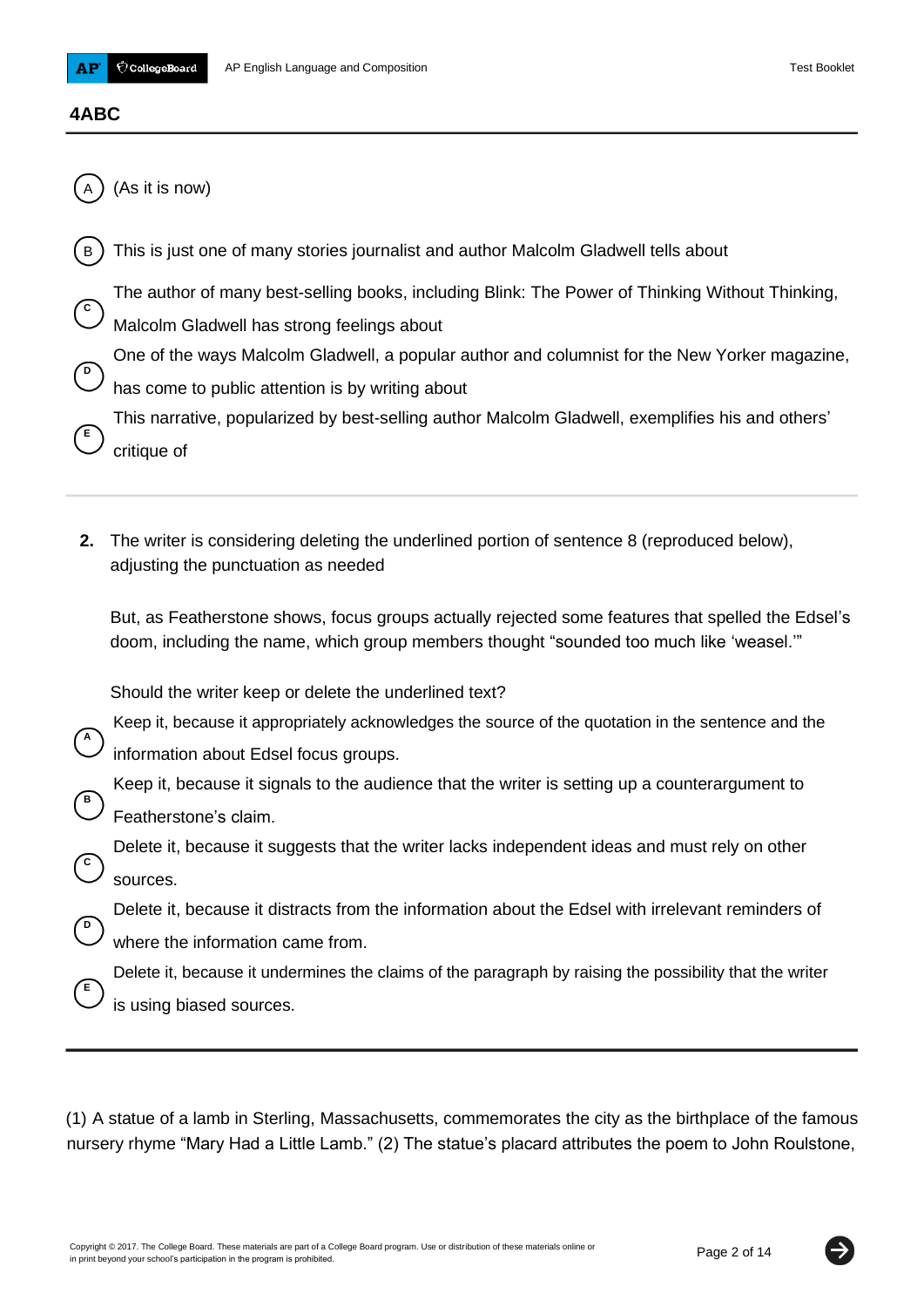who, according to popular lore, wrote it circa 1816 after witnessing a girl named Mary Sawyer bring her lamb to school. (3) When the teacher discovered the lamb, she sent it outside. (4) Although embarrassed by this incident, Sawyer had fond memories of caring for the orphaned lamb, who indeed followed her everywhere.

(5) This charming story has long been accepted as the origin of the poem, with Roulstone as the purported author. (6) However, strong evidence indicates that this event did not inspire the poem and that the author was in fact Sarah Josepha Hale, not Roulstone.

(7) Hale was an accomplished author and editor who, in 1830, first published "Mary's Lamb" in a book of children's poems. (8) Later publications of the poem also credited it to Hale. (9) Set to music in 1831 and retitled "Mary Had a Little Lamb," the poem became widely popular.

(10) When Sawyer heard the poem, she assumed it was based on Roulstone's verses—which she no longer possessed, incidentally—and in 1876 claimed she was the Mary of the poem and Roulstone was the author. (11) Hale denied Sawyer's claims. (12) While no one has ever found a copy of Roulstone's poem, many people, including members of the New England Historical Society, have nevertheless accepted the theory that Hale added three stanzas to Roulstone's original poem, which is childlike in style.

(13) Scholars believe Sawyer's account of the lamb following her to school and Roulstone writing a poem about it. (14) However, the Sawyer homestead burned to the ground in 2007. (15) Whereas Hale was a widowed mother of five, Roulstone was a ten-year-old boy who never published anything. (16) It is impossible that Hale, who lived 90 miles away, could have heard Roulstone's poem and plagiarized it fourteen years later in "Mary's Lamb."

(17) Furthermore, in rural communities, farmers commonly gave orphaned lambs to their children to bottle feed. (18) The lambs would follow their human "parents" everywhere—even to school—until grown.

**3.** In sentence 6 (reproduced below), the writer is considering deleting the underlined text.

However, strong evidence indicates that this event did not inspire the poem and that the author was in fact Sarah Josepha Hale, not Roulstone.

Should the writer keep or delete the underlined text?

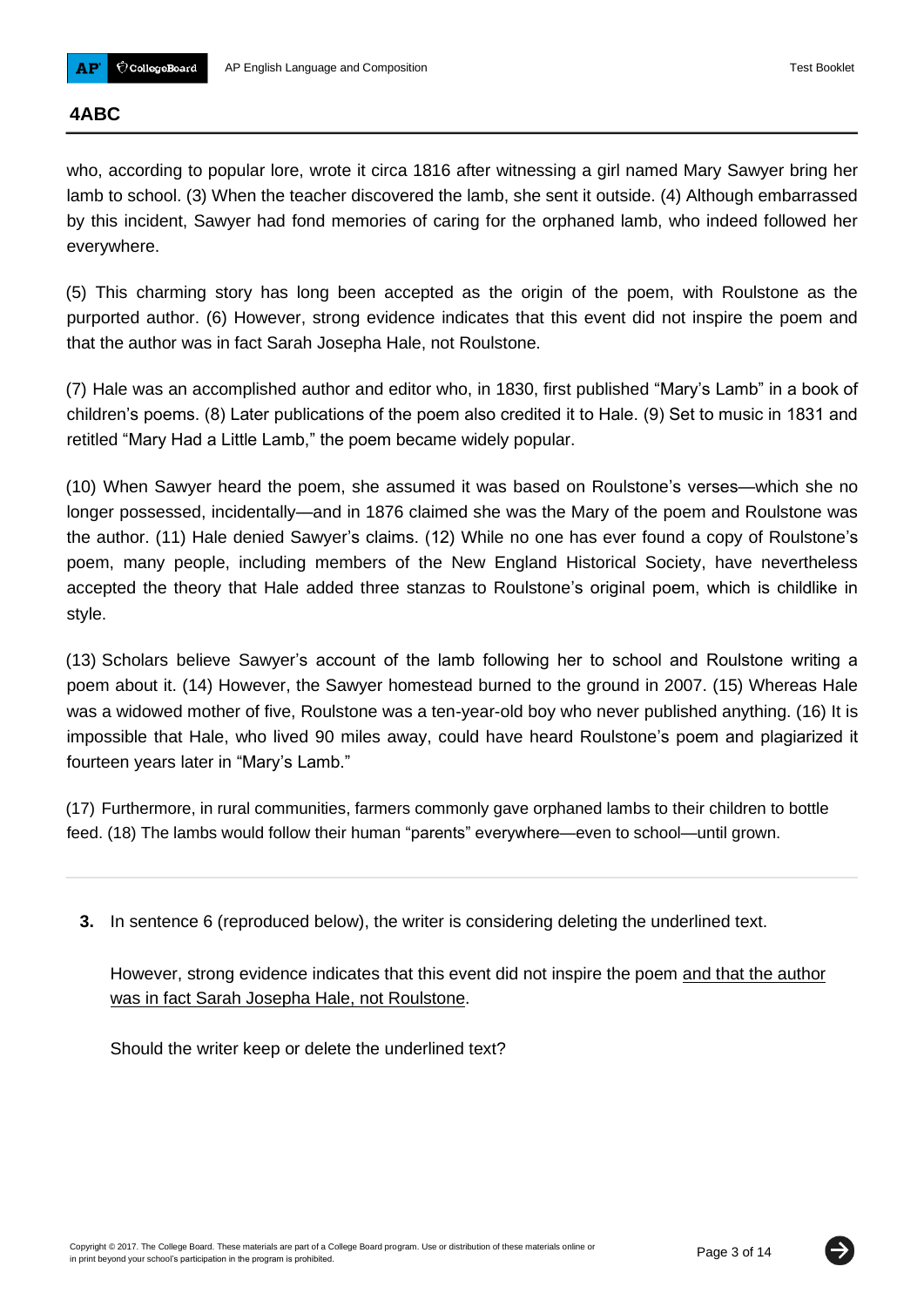| Keep it, because it indicates why the story of Roulstone's composition is described as "charming" in |
|------------------------------------------------------------------------------------------------------|
| sentence 5.                                                                                          |
| Keep it, because it deepens the discussion in the passage by leading the reader to consider<br>В     |
| different ways a poem may be inspired.                                                               |
| Keep it, because it previews the way the rest of the passage will support the thesis about Hale's    |
| authorship with evidence.                                                                            |
| Delete it, because it contains unimportant information that distracts from the statement of the      |
| thesis.                                                                                              |
| Delete it, because it contradicts the discussion of Roulstone's childhood in the first paragraph.    |
|                                                                                                      |

(1) A statue of a lamb in Sterling, Massachusetts, commemorates the city as the birthplace of the famous nursery rhyme "Mary Had a Little Lamb." (2) The statue's placard attributes the poem to John Roulstone, who, according to popular lore, wrote it circa 1816 after witnessing a girl named Mary Sawyer bring her lamb to school. (3) When the teacher discovered the lamb, she sent it outside. (4) Although embarrassed by this incident, Sawyer had fond memories of caring for the orphaned lamb, who indeed followed her everywhere.

(5) This charming story has long been accepted as the origin of the poem, with Roulstone as the purported author. (6) However, strong evidence indicates that this event did not inspire the poem and that the author was in fact Sarah Josepha Hale, not Roulstone.

(7) Hale was an accomplished author and editor who, in 1830, first published "Mary's Lamb" in a book of children's poems. (8) Later publications of the poem also credited it to Hale. (9) Set to music in 1831 and retitled "Mary Had a Little Lamb," the poem became widely popular.

(10) When Sawyer heard the poem, she assumed it was based on Roulstone's verses—which she no longer possessed, incidentally—and in 1876 claimed she was the Mary of the poem and Roulstone was the author. (11) Hale denied Sawyer's claims. (12) While no one has ever found a copy of Roulstone's poem, many people, including members of the New England Historical Society, have nevertheless accepted the theory that Hale added three stanzas to Roulstone's original poem, which is childlike in style.

(13) Scholars believe Sawyer's account of the lamb following her to school and Roulstone writing a poem about it. (14) However, the Sawyer homestead burned to the ground in 2007. (15) Whereas Hale was a

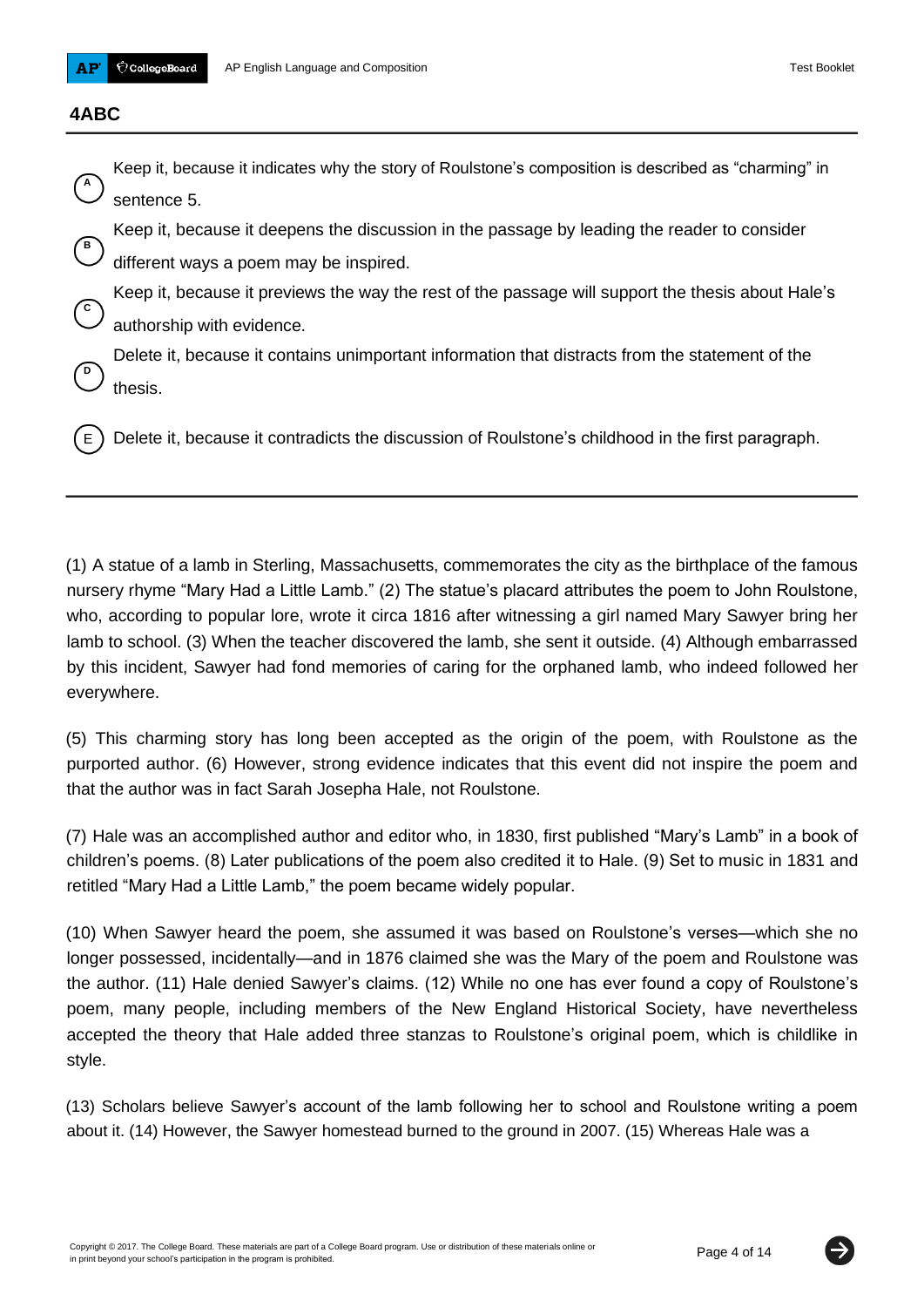widowed mother of five, Roulstone was a ten-year-old boy who never published anything. (16) It is impossible that Hale, who lived 90 miles away, could have heard Roulstone's poem and plagiarized it fourteen years later in "Mary's Lamb."

(17) Furthermore, in rural communities, farmers commonly gave orphaned lambs to their children to bottle feed. (18) The lambs would follow their human "parents" everywhere—even to school—until grown.

**4.** The writer wants to support the line of reasoning in the fifth paragraph (sentences 13-16) with a comment that reflects the complexity of the historical narrative in the passage's earlier paragraphs. Which version of the underlined text in sentence 14 (reproduced below) most effectively accomplishes this goal?

However, the Sawyer homestead burned to the ground in 2007.

 $(as it is now)$ 

**C**

Sawyer first made the claim at a fund-raiser, where she sold strands of wool from her pet lamb

60 years after her lamb's visit inspired Roulstone to write a poem, it is likely Sawyer conflated

Roulstone's poem with Hale's

Roulstone was visiting Sawyer's school that day and returned later to give her the poem

E Sawyer sincerely believed she was the Mary of "Mary Had a Little Lamb" until her death in 1889

**5.** The writer wants to avoid expressing the argument of the passage in absolute terms. Which of the following changes should the writer make?

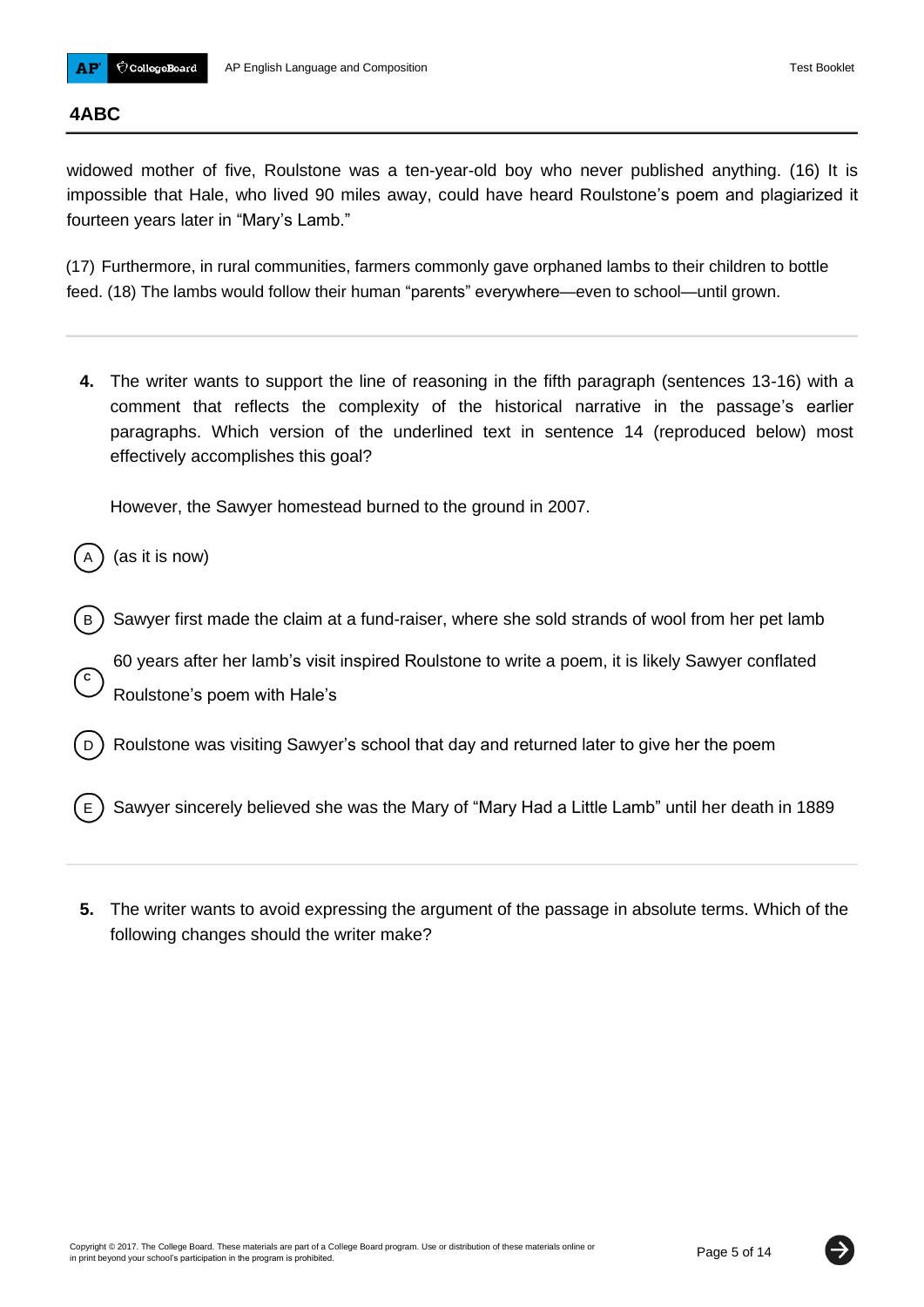**D**



 $\mathsf{B}$ ) In sentence 4, adding "almost" before "everywhere"

In sentence 5, changing "purported" to "talented"

In sentence 10, deleting "which she no longer possessed, incidentally" and adjusting the punctuation as needed

In sentence 16, changing "impossible" to "improbable"

#### **Read the following passage carefully before you choose your answers.**

*(The passage below is excerpted from an essay published in the early twentieth century.)*

Every child has to learn the language he is born to. It is certain that he will make mistakes in the process, especially as he is not taught it by any wise system, but blunders into what usage he can grasp from day *5* to day. Now, if an adult foreigner were learning our language, and we greeted his efforts with yells of laughter, we should think ourselves grossly rude. And what should we think of ourselves if we further *10* misled him by setting absurd words and phrases before him, encouraging him to further blunders, that we might laugh the more; and then, if we had visitors

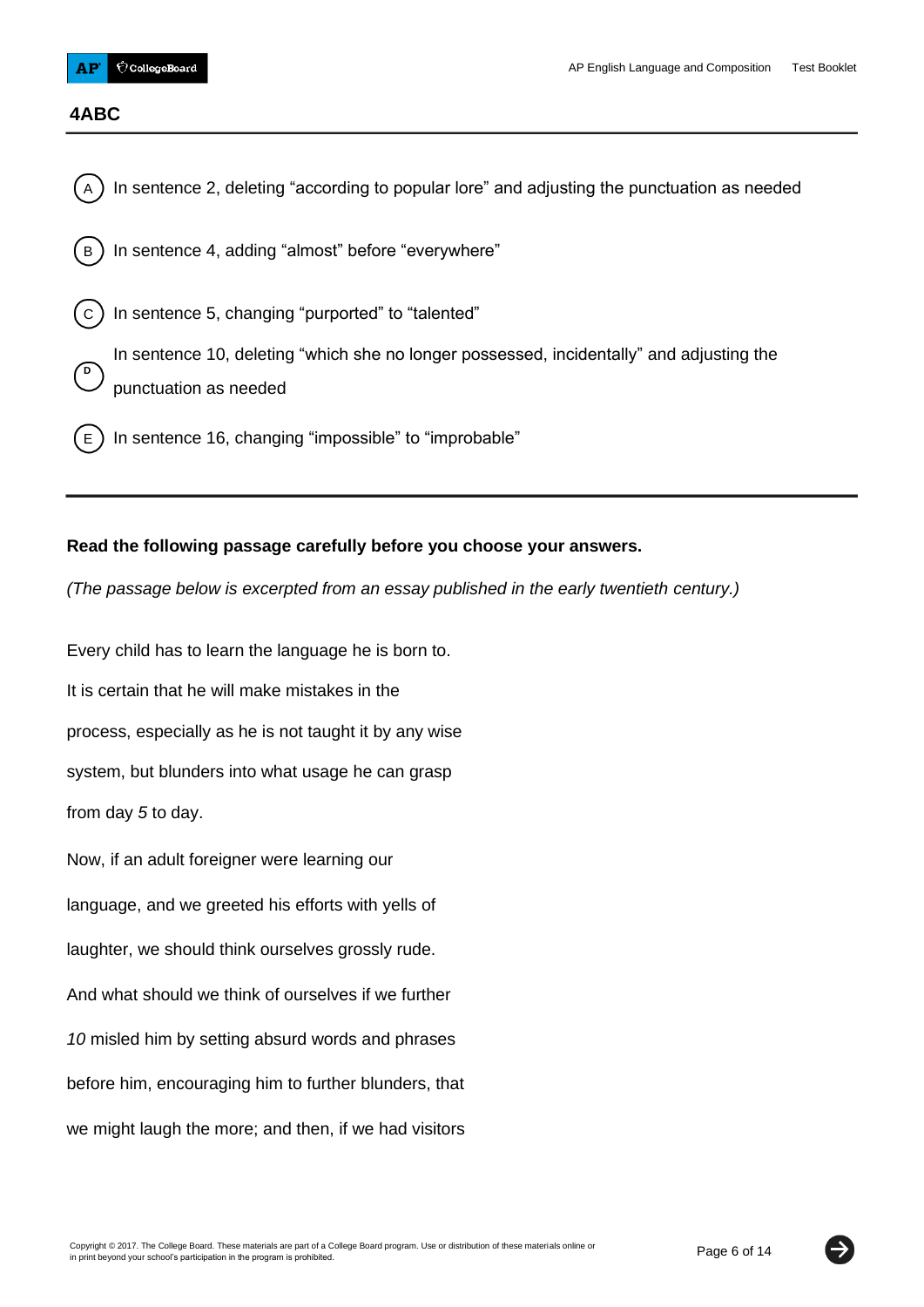, inciting him to make these blunders over again to entertain the company? Yet this is common household

*15* sport, so long as there is a little child to act as zany\* for the amusement of his elders. The errors of a child are not legitimate grounds of humour, even to those coarse enough to laugh at them, any more than a toddling baby's falls have the same elements of the

*20* incongruous as the overthrow of a stout old gentleman who sits down astonished in the snow.

A baby has to fall. It is natural, and not funny. So does the young child have to make mistakes as he learns any or all of the crowding tasks before him; but *25* these are not fair grounds for ridicule.

I was walking in a friend's garden, and met for the first time the daughter of the house, a tall, beautiful girl of nineteen or twenty. Her aunt, who was with me, cried out to her in an affected tone, "Come and *30* meet the lady, Janey!"

The young girl, who was evidently unpleasantly impressed, looked annoyed, and turned aside in some confusion, speaking softly to her teacher who was with her. Then the aunt, who was a very muscular

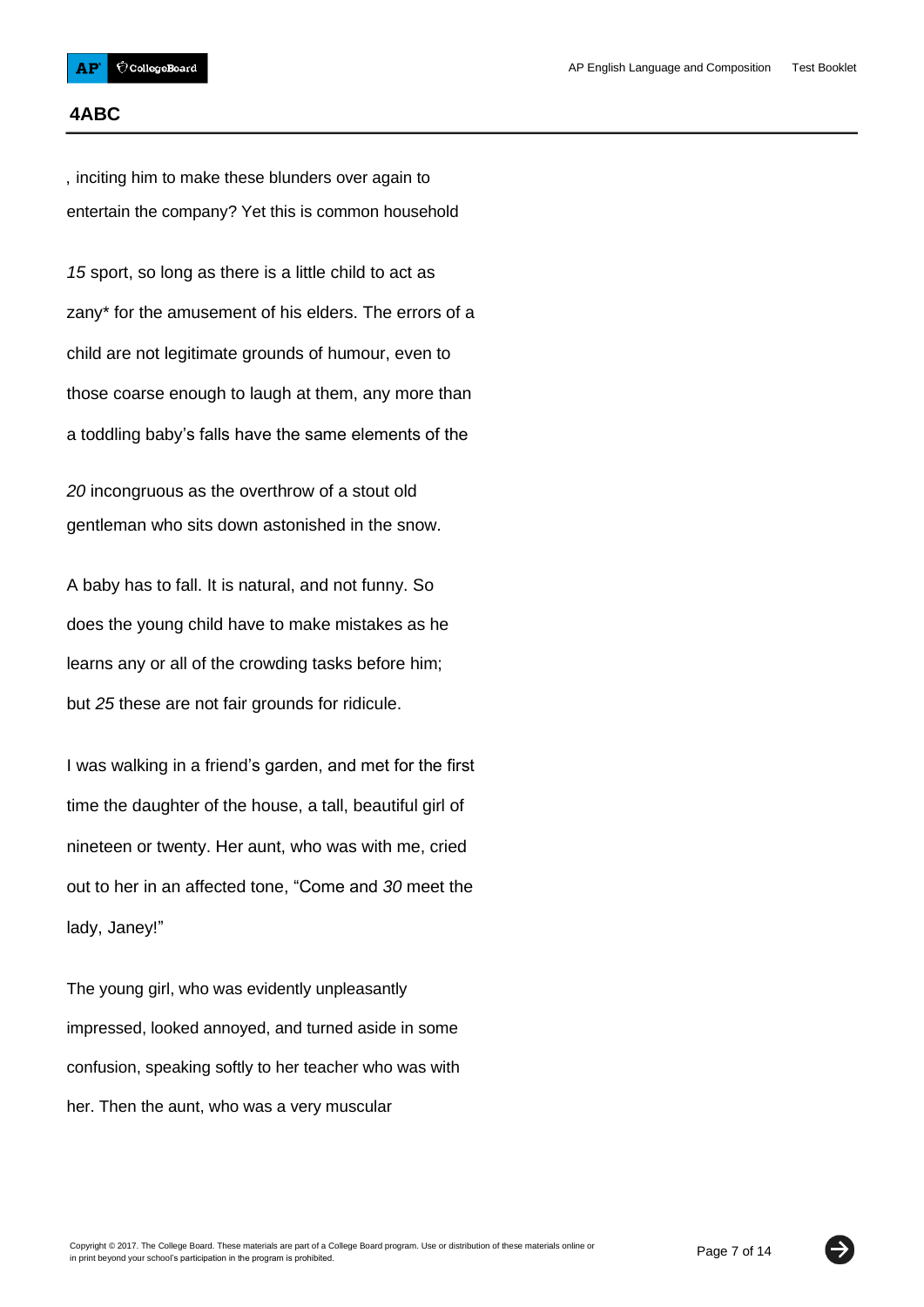*35* woman, seized the young lady by her shoulders,

lifted her off the ground, and thrust her blushing, struggling, and protesting into my arms—by way of introduction! Naturally enough, the girl was overcome with mortification, and conceived a violent dislike for me.

*40* (This story is exactly true, except that the daughter of the house was aged two and a half.)

Now why,—in the name of reason, courtesy, education, justice, any lofty and noble consideration, —why should Two-and-a-half be thus insulted? What *45* is the point of view of the insulter? How does she justify her brutal behaviour? Is it on the obvious ground of physical superiority in age and strength? It cannot be that, for we do not gratuitously outrage the feelings of all persons younger and smaller than

*50* ourselves. A stalwart six-foot septuagenarian does not thus comport himself toward a small gentleman of

thirty or forty. It cannot be relationship; for such conduct does not obtain among adults, be they never so closely allied. It has no basis except that the victim

*55* is a child, and the child has no personal rights which we feel bound to respect.

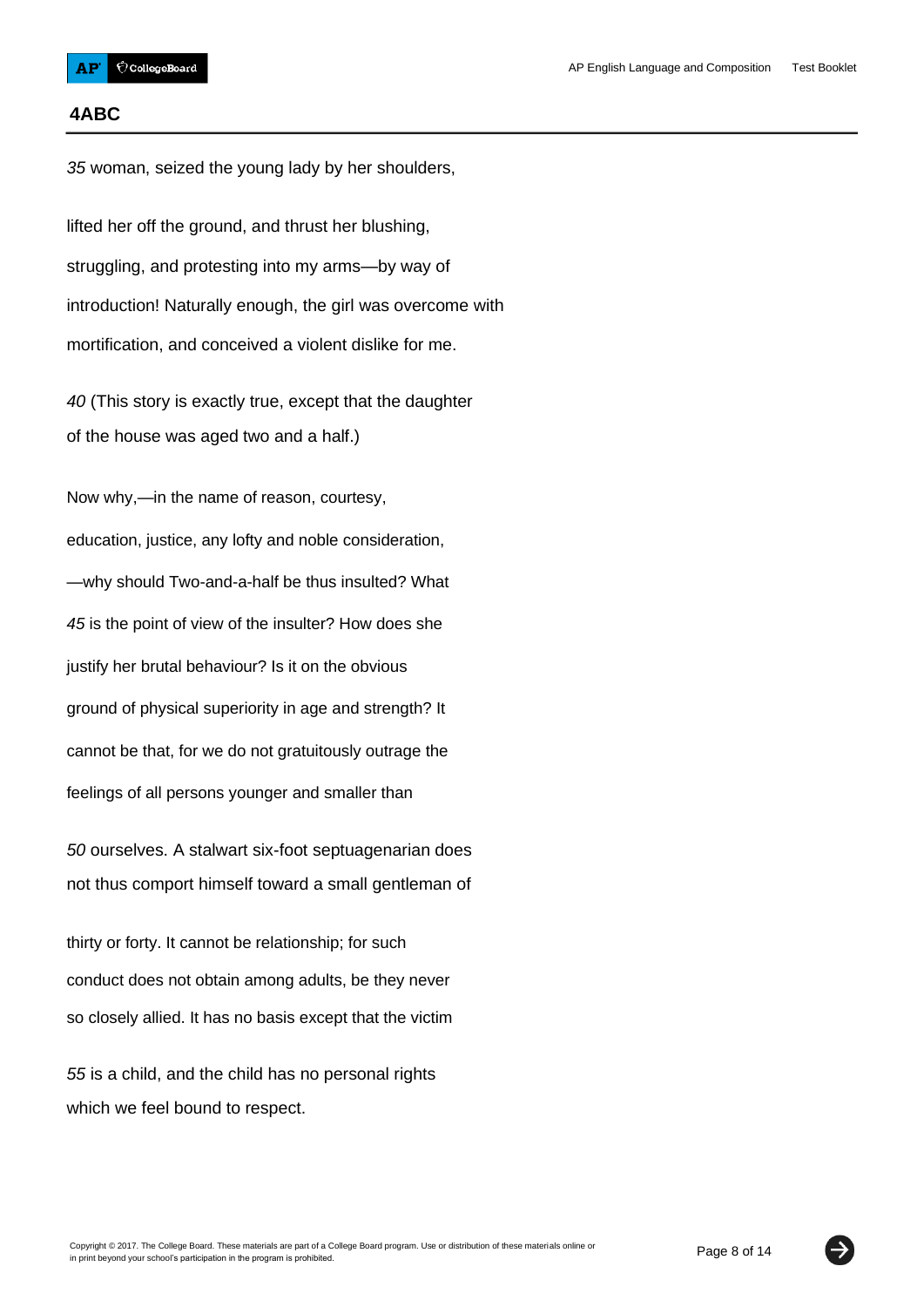A baby, when "good," is considered as a first-rate plaything,—a toy to play with or to play on or to set going like a machine-top, that we may laugh at it.

*60* There is a legitimate frolicking with small children, as the cat plays with her kittens; but that is not in the least inconsistent with respect. Grown people can play together and laugh together without jeering at each other. So we might laugh with our children, even

*65* more than we do, and yet never laugh at them. The pathetic side of it is that children are even more sensitive to ridicule than grown people. They have no philosophy to fall back upon; and,—here is the hideously unjust side,—if they lose their tempers,

*70* being yet unlearned in self-restraint,—if they try to turn the tables on their tormentors, then the wise "grown-up" promptly punishes them for "disrespect." They must respect their elders even in this pitiful attitude; but who is to demand the respect due to *75* youth?

\*a clown or acrobat

**6.** According to the author, "the obvious ground" (lines 46-47) can be ruled out because it

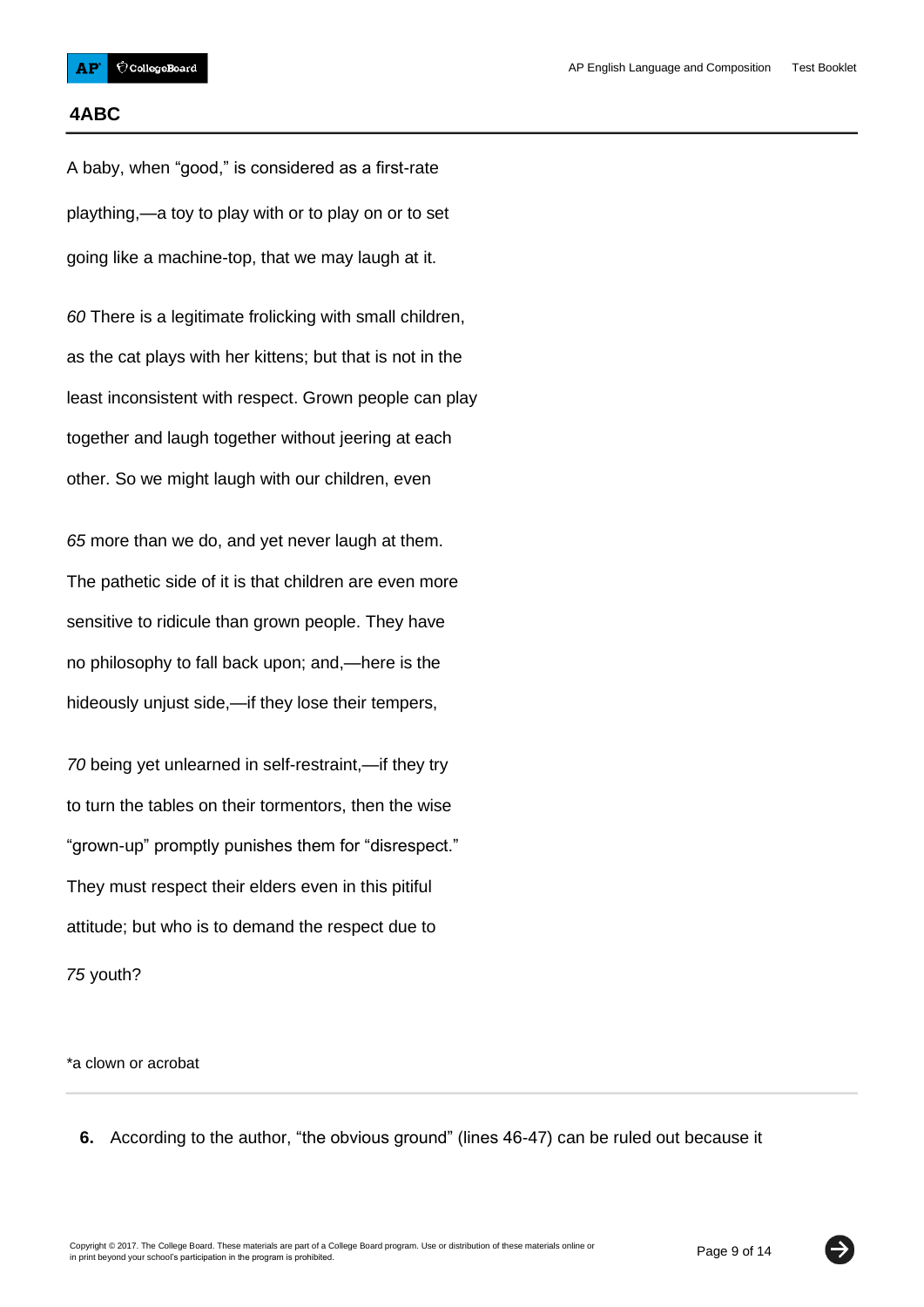

B) relies on a distinction that is actually rather subtle

cannot be generalized to other similar situations

is too simple an explanation for such a complex issue

does not account for the widespread occurrence of a behavior

#### **Read the following passage carefully before you choose your answers.**

*(The following passage is excerpted from a recent book about the United States Declaration of Independence.)*

When one undertakes to read any text— whether fiction or nonfiction or even a poem— a handful of tried-and-true questions set one going in the right direction: What *kind* of text have I got in front of me? *5* Who is the *audience* for this text? And what is the *structure* of the text— that is, how has the author divided the text into parts? How do those parts help accomplish what the whole has been crafted to do? Asking these questions about the Declaration will *10* make us better readers of its democratic art.

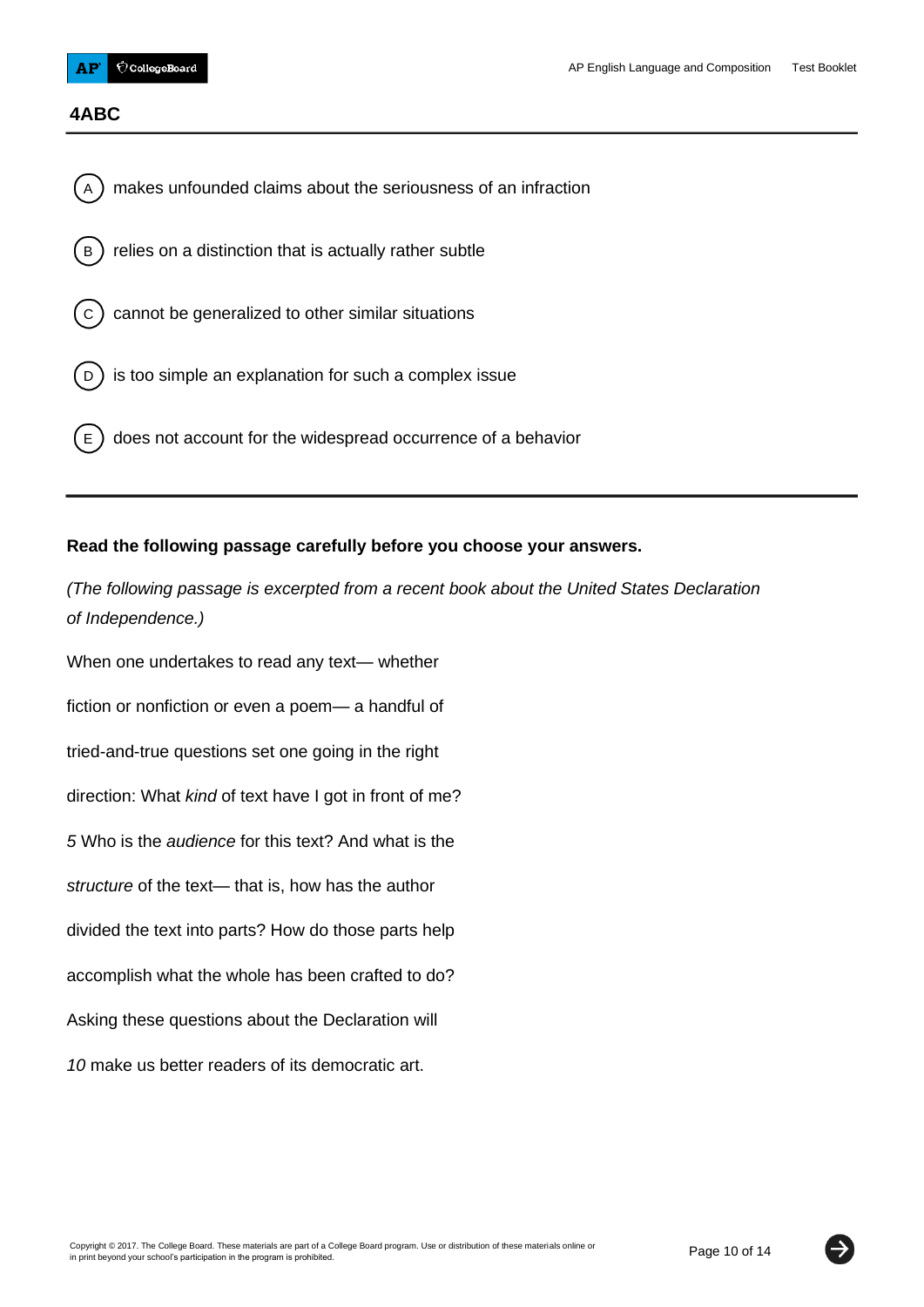I'll start with the first: what kind of text is the Declaration?

Is it a sacred text? Or a treatise? Or perhaps a law?

This is a question we rarely ask.

*15* In fact, the Declaration is just an ordinary memo.

As an example, I have in mind a memo I saw recently from a dean of students office at a northeastern college. It announced that, going forward, the dining hall would stay open later on weekdays, and it offered *20* reasons for that change. The Declaration is the same kind of document: a memo that announces and, thereby, brings about a change, while also explaining it.

Short for "memorandum," which is Latin for *25* "something that needs to be remembered," the memo has been a basic tool of human social organization ever since writing was invented. Although we are used to thinking of memos these days mainly as interoffice directives, our view has become restricted.

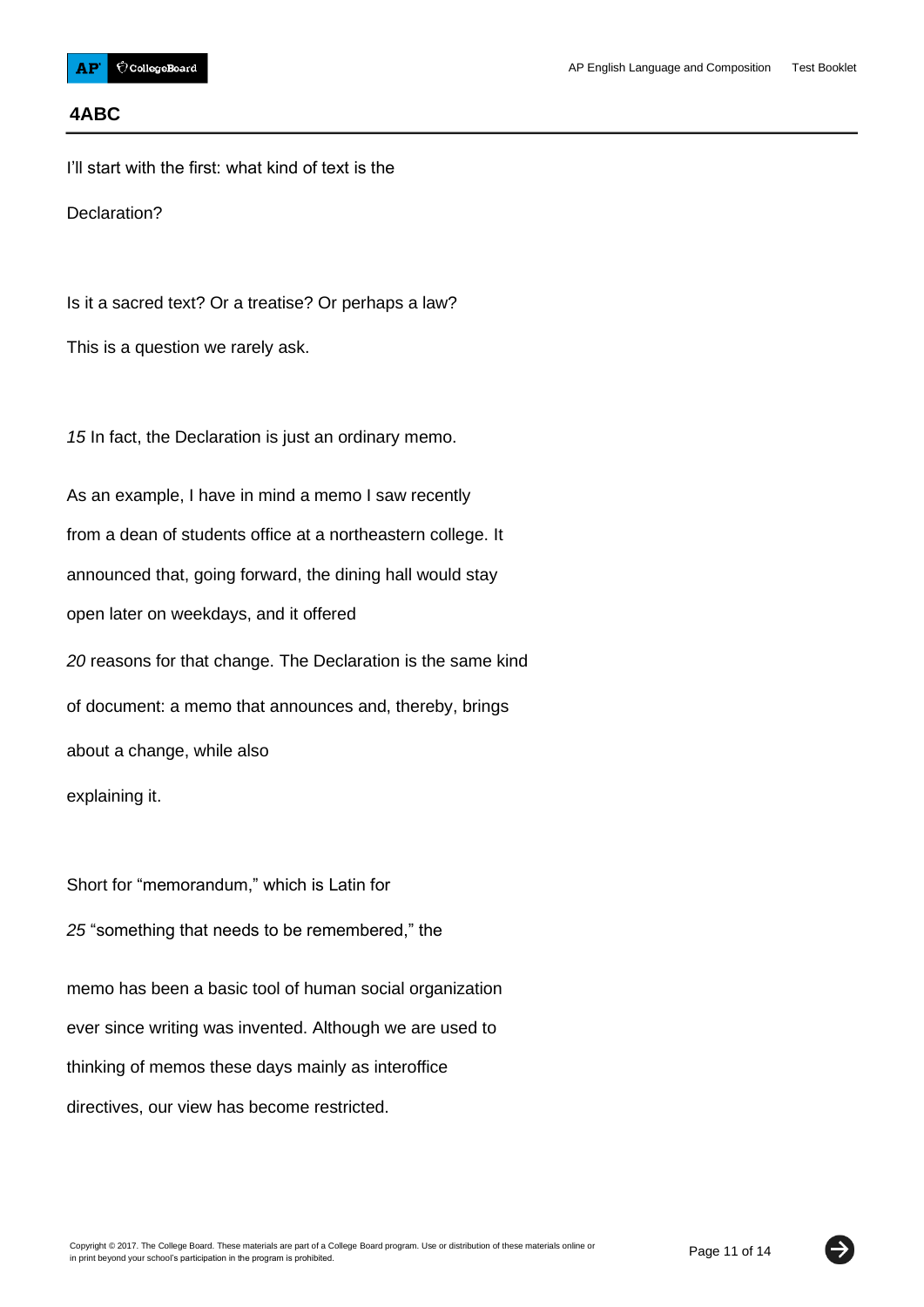*30* Here's an older and more fundamental meaning:

An informal diplomatic message, *esp*. one summarizing the state of a question, justifying a decision, or recommending a course of action.

In fact, its oldest usage spawned a formula to *35* launch declarations. It went like this: *Memorandum, That it is hereby declared . . .*

As ever speedier modes of duplication and communication have emerged, memos have become only more common and more important. Those

*40* who write the best memos set policy for businesses, cultural organizations, and governments. Because of their impact on our memories, writers rule. They wield the instrument by which our world is organized.

The Declaration, too, is a very practical document. *45* It claims to know something about how a particular institution of a particular kind— the kingdom of Great Britain, a free and independent state— should

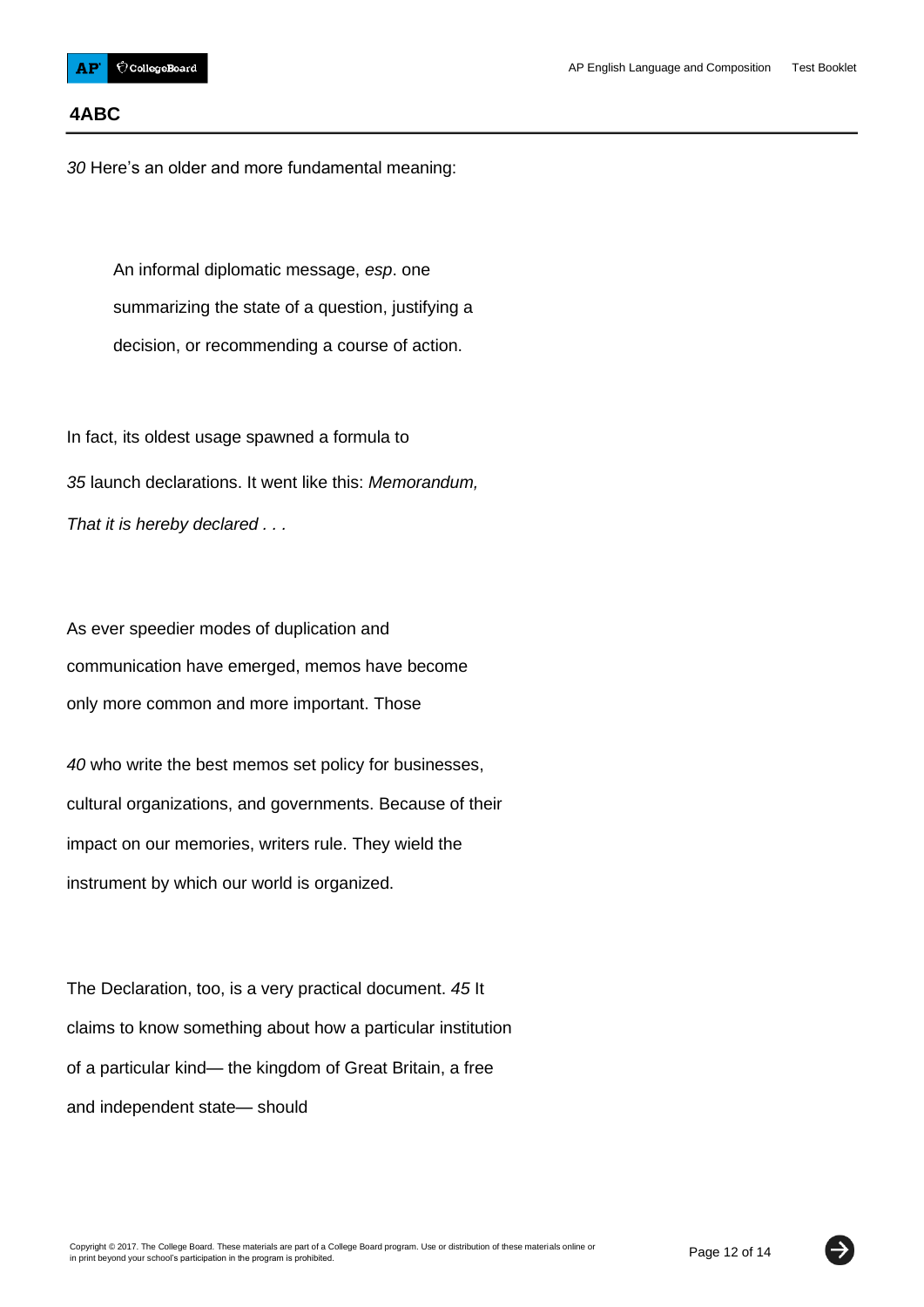work. It criticizes this institution for failing to work as it should. It announces the separation, on account of *50* this failure, of the colonies from Britain and the coming into being of a new political system. But it also had the job of organizing a group to joint action: revolt from Britain.

What does it take for a group to act in concert? *55* How are decisions made? Who takes responsibility for them? What makes it possible for a group, organization, or institution to collaborate over time? When do they run into trouble? Why? We all know things about how institutions should work. By trying *60* to answer questions like these in relation to our

own lives, we build a context for thinking about the Declaration.

**7.** Based on the passage as a whole, it can be inferred that the author will most likely continue with a discussion that includes which of the following?